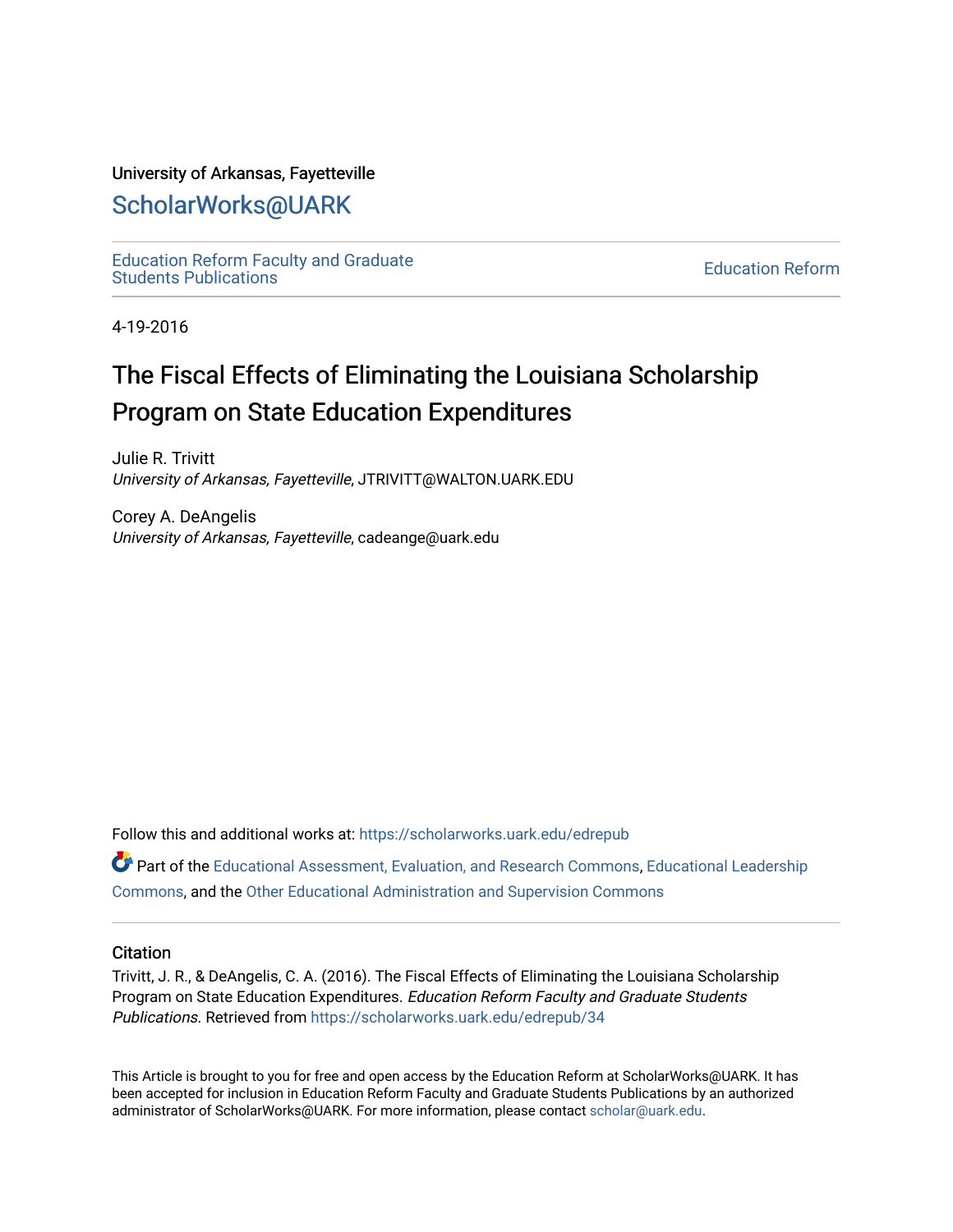

**College of Education & Health Professions** Education Reform

# **WORKING PAPER SERIES**

# **The Fiscal Effect of Eliminating the Louisiana Scholarship Program on State**

# **Education Expenditures**

Julie R. Trivitt, Ph.D. and Corey A. DeAngelis

April 19, 2016

EDRE Working Paper 2016-06

The University of Arkansas, Department of Education Reform (EDRE) working paper series is intended to widely disseminate and make easily accessible the results of EDRE faculty and students' latest findings. The Working Papers in this series have not undergone peer review or been edited by the University of Arkansas. The working papers are widely available, to encourage discussion and input from the research community before publication in a formal, peer reviewed journal. Unless otherwise indicated, working papers can be cited without permission of the author so long as the source is clearly referred to as an EDRE working paper.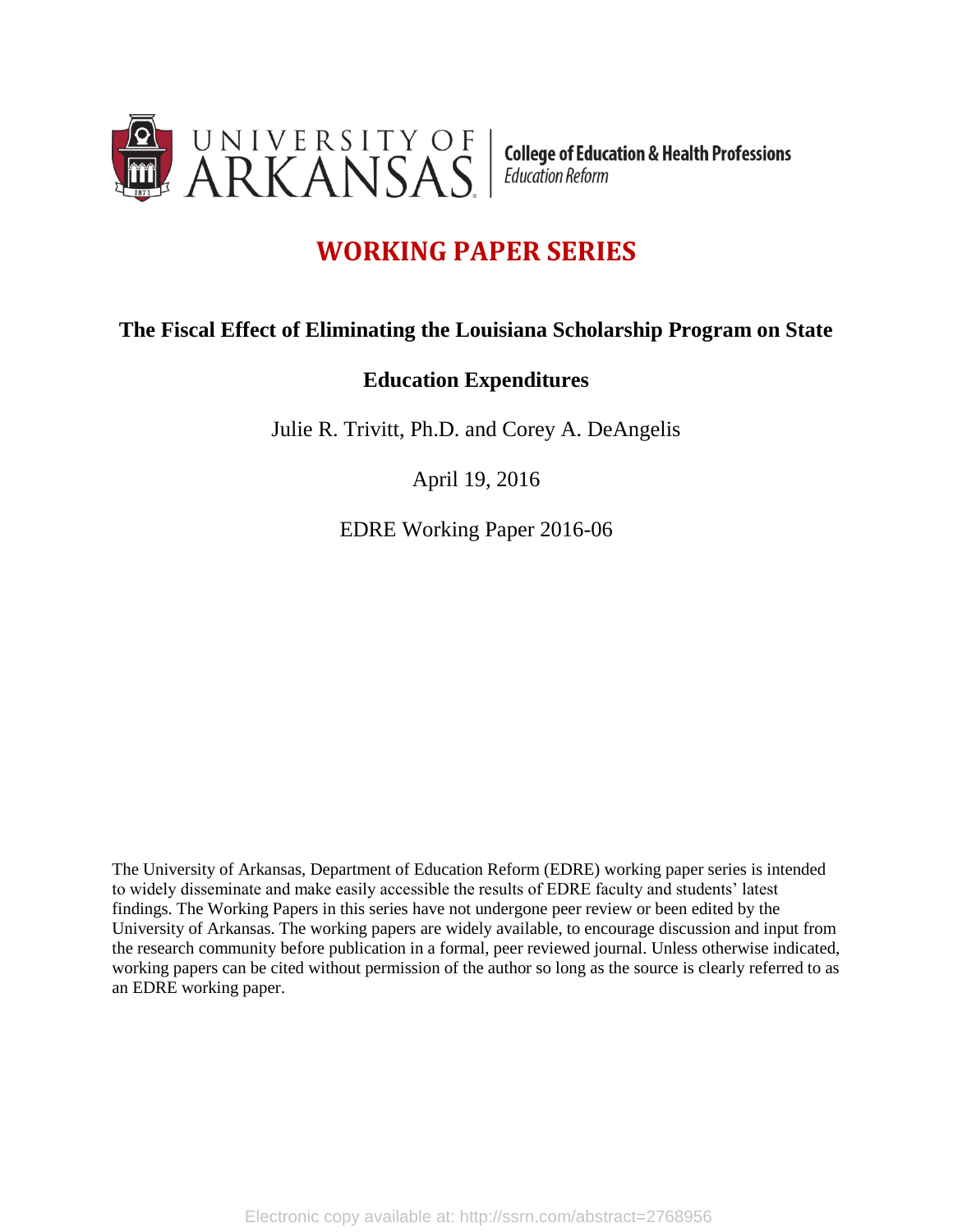# **THE FISCAL EFFECT OF ELIMINATING THE LOUISIANA SCHOLARSHIP PROGRAM ON STATE EDUCATION EXPENDITURES**

Julie R. Trivitt, Ph.D. Walton College of Business, University of Arkansas JTrivitt@walton.uark.edu

Corey A. DeAngelis Department of Education Reform, University of Arkansas cadeange@uark.edu

Louisiana Scholarship Program Evaluation Report #5 April 19, 2016

> School Choice Demonstration Project, University of Arkansas, Fayetteville, AR

#### **Acknowledgements**

The content of the report is solely the responsibility of the authors and does not necessarily represent the views of the University of Arkansas. We gratefully acknowledge Patrick J. Wolf and Jonathon N. Mills for their helpful comments on previous drafts.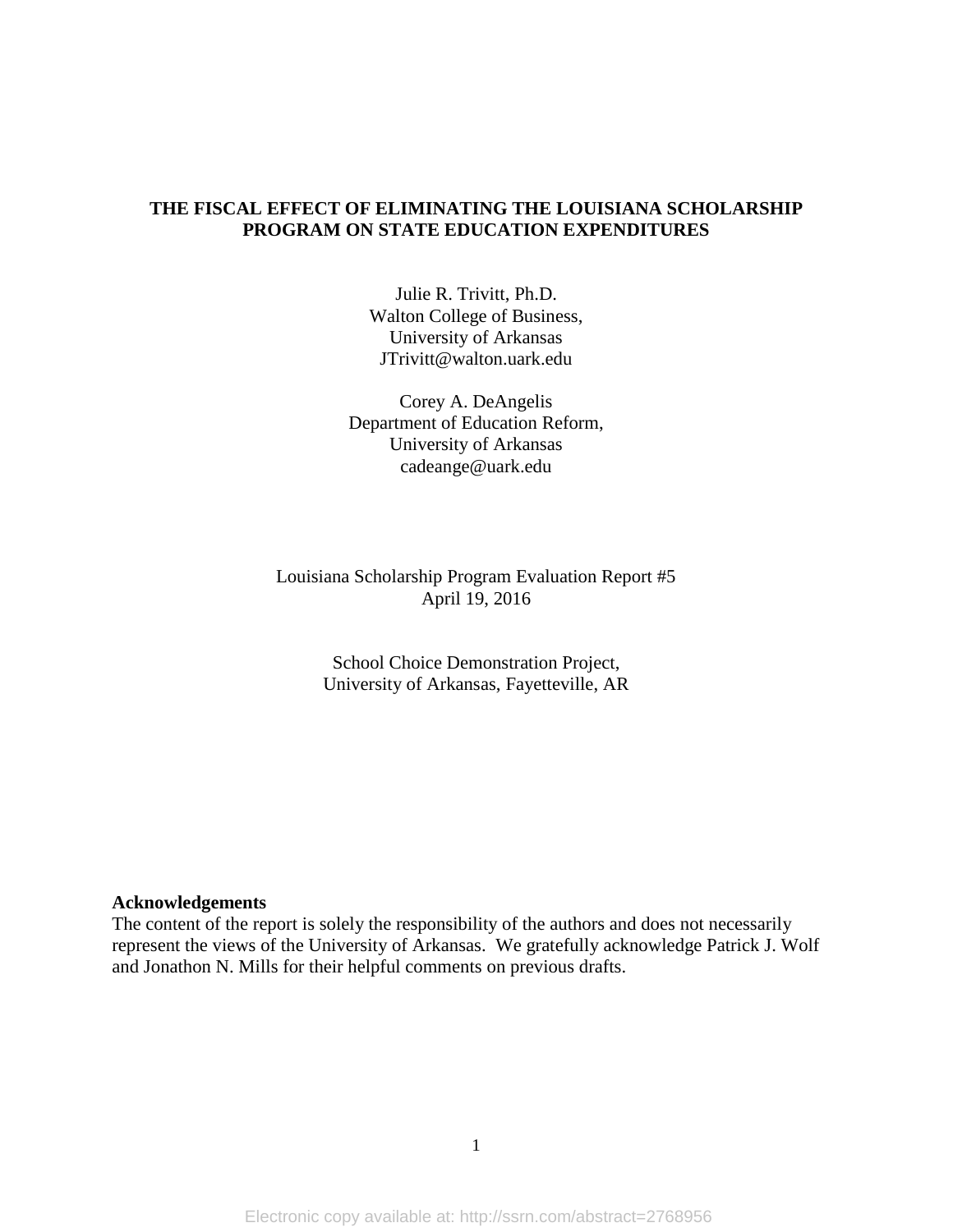#### **Executive Summary**

Eliminating the Louisiana Scholarship Program has been proposed as a way to reduce state education expenditures for the upcoming fiscal year. Drawing upon Louisiana's education funding formulas, we determine that the overall effect of removing the program will increase state education expenditures. It is true that the state would avoid \$41.6 million of spending if the voucher program is eliminated. However, each current voucher student who returns to a public school increases the local district's necessary education expenditures without increasing the local tax revenue for schools, obligating the state to provide increased funding to the district. While our results depend on which assumptions we use, our analysis generally indicates the net effect of eliminating the program is an increase in state funding to local districts. In particular, we find evidence of the need for additional funding in nearly all scenarios in which the program is eliminated unless at least 13.52% of current voucher users stay in private schools and pay tuition out of pocket or through other private means.

*Keywords*: school vouchers, school choice, public program evaluation, fiscal effects, school finance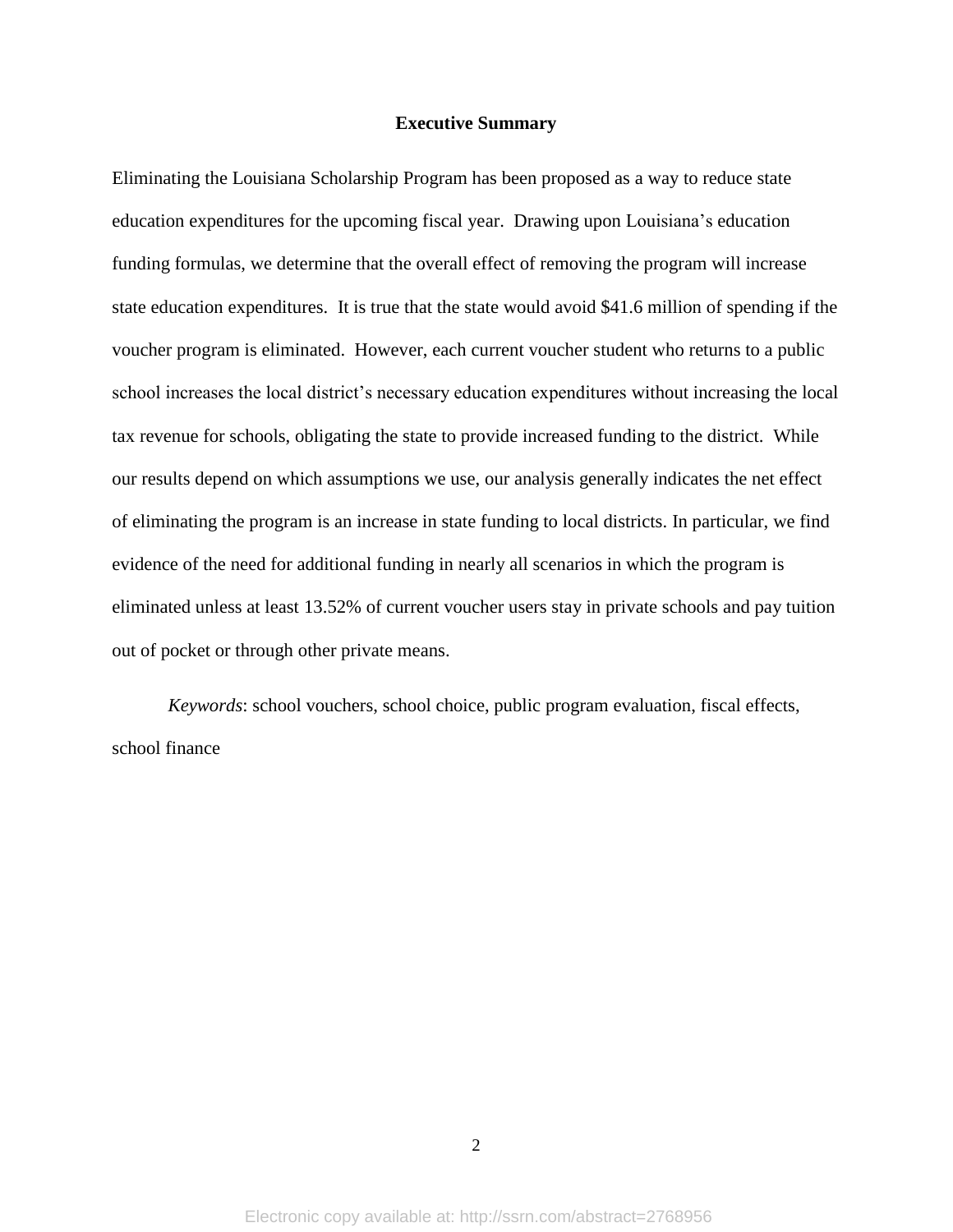#### **Introduction**

#### **Background on Vouchers**

In the United States all students are entitled to a Kindergarten through  $12<sup>th</sup>$  grade education provided by the local public schools at no cost to the student or their family. Most states provide this education by allowing local districts to deliver the education via local public schools with federal, state and local funds covering the costs. The most common arrangement is that students are assigned to a specific public school based on the location of their residence.

All states have some forms of parental school choice. Even in a traditional public school system with residential assignment of students, families choose a school by choosing a housing location in the local district and school zone containing the schools they want their children to attend (Tiebout 1956). Other forms of public school choice include public charter schools, magnet schools, intra-district and inter-district school choice. On the private school side, parents can choose to pay to send their children to private schools, or, if their child is eligible, participate in one of over 50 private school choice initiatives in the U.S. that take the form of education savings accounts, tax credit scholarships, and school vouchers.

Currently, there are school voucher programs in Colorado, Washington DC, Florida, Georgia, Indiana, Maine, Maryland, Mississippi, North Carolina, Ohio, Oklahoma, Utah, Vermont, Wisconsin as well as Louisiana. School voucher programs provide eligible families with public resources to cover all or most of the expense of their child attending a private school of their choosing. If the student using the voucher would have attended the private school in the absence of the voucher, this effectively amounts to a taxpayer subsidy for the family. For this reason, among others, most voucher programs intentionally target disadvantaged students for eligibility. The most common eligibility criteria are a modest household income and a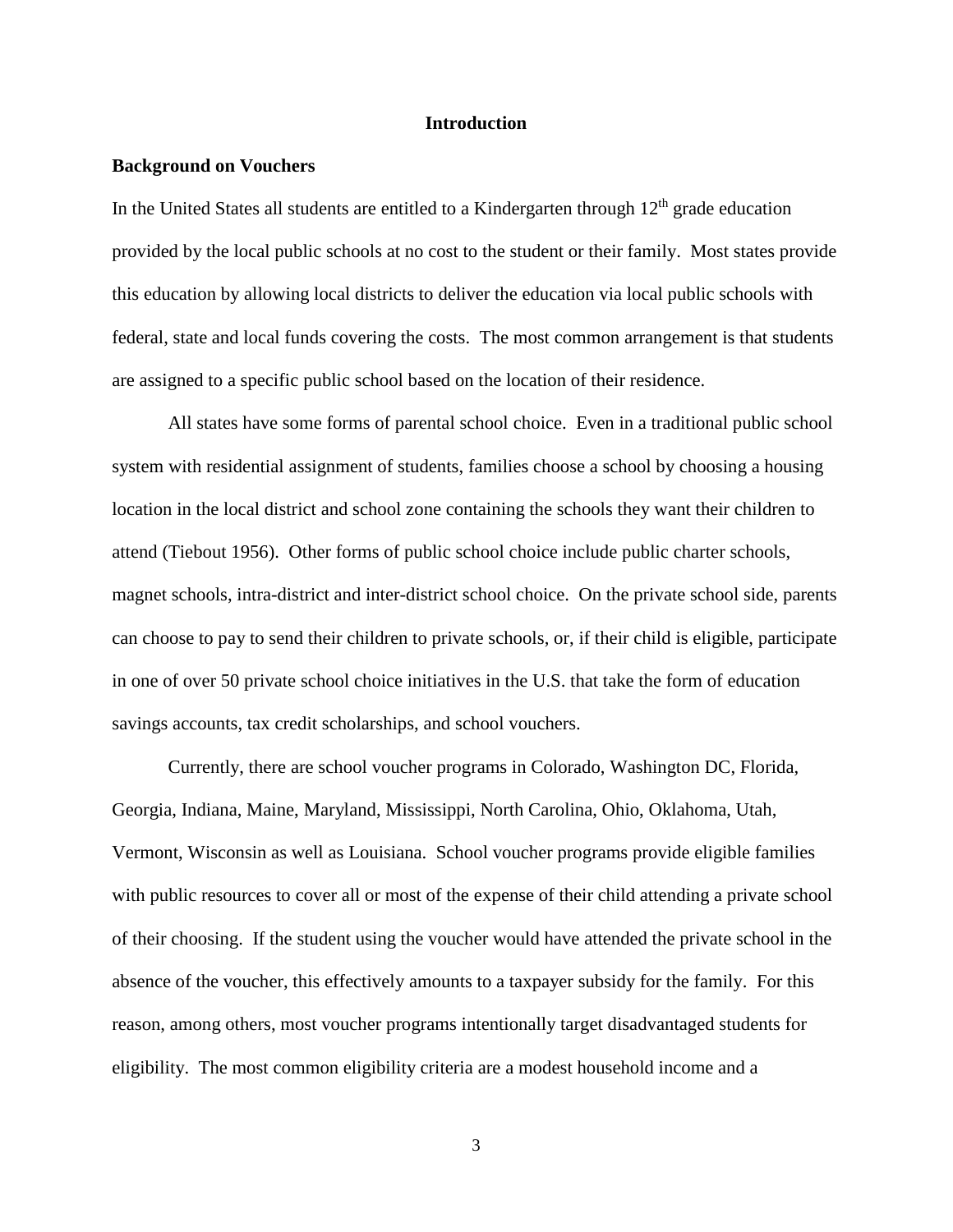residentially assigned school that does not meet the student's needs, either because the school has been identified as lower quality or because the student has exceptional needs not met by the local school. Families with modest incomes are unlikely to attend a private school without the assistance of the voucher.

Because voucher programs involve an appropriation, they are an attractive target when states face tough fiscal budget environments. When a voucher program is eliminated or scaled back considerably, the voucher costs avoided do represent a possible benefit to state finances. However, determining the net fiscal impact of eliminating a voucher program involves more complexity than considering the amount of funding previously dedicated to the program. Former participants, for example, are highly likely to return to public schools, thereby increasing the overall cost of the K-12 public education system. Indeed, the only case in which the net fiscal impact of eliminating a voucher program equals the original cost of the program is when all prior participants stay in the private school at their own expense. This is an unlikely outcome in any situation, and even more so when the voucher targets low income families.

When students leave private schools to attend public schools, the state and/or local district become responsible for providing whatever resources are needed to adequately educate the student. This often requires expenditures greater than the voucher costs, as voucher maximum amounts tend to be set at levels below the per-pupil allotment in public schools. The expenditures on a voucher as compared to public school vary, depending on the specifics of both programs. In this paper we consider the net fiscal impact of eliminating the Louisiana Scholarship Program using publically available data and funding formulas.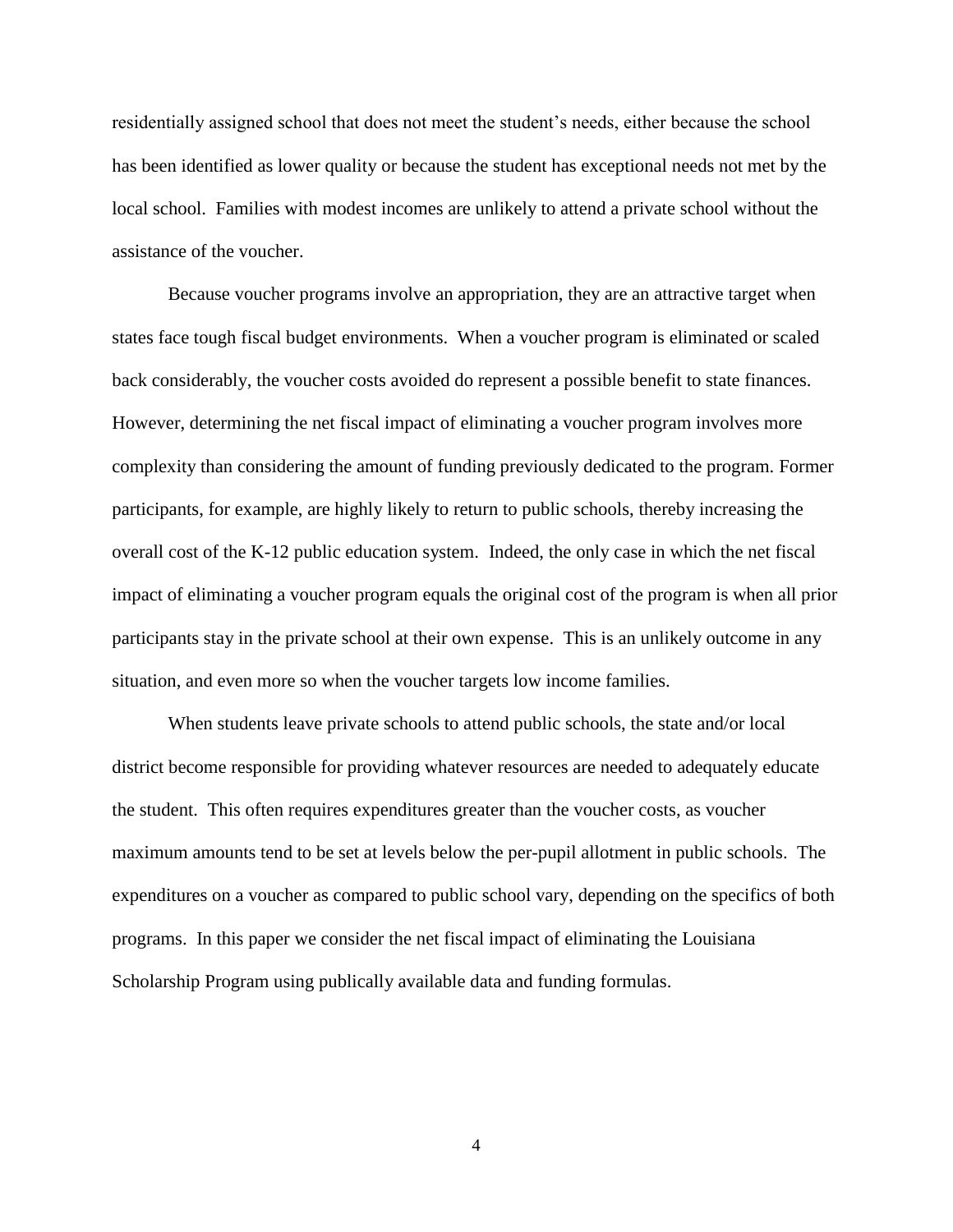#### **The Louisiana Scholarship Program**

The Louisiana Scholarship Program is a K-12 voucher program that enables low-income families to choose to send their children to participating private schools. In order to qualify for the LSP, a student's family income must be no greater than 250% of the federal poverty line<sup>1</sup> (\$60,625 for a family of four in 2015-16). In this sense, the LSP is more accessible than the federal lunch program which is set at 185% of the federal poverty line (\$44,863 for a family of four in 2015- 16). Also, a given student must have attended a public school graded C, D, or F in the previous school year, unless they are entering kindergarten and assigned to a C, D or F graded school.<sup>2</sup> The voucher amount is equal to the amount allocated to the school district in which the student resides or the tuition level of the private school that the student attends, whichever is less. In 2015-16, there were 7,110 participating students and the average voucher value was \$5,852.

The program started in 2008 in New Orleans and expanded to the rest of the state with the passage of Act 2 of the Regular Session of the Louisiana Legislature and Senate in 2012. In 2015-16, about a third (121) of private schools in Louisiana are participating in the LSP. In order for these schools to participate they must follow rules outlined by the state. These guidelines include an open admissions process, health and safety codes, annual financial audits, employee background checks, maintenance of a quality curriculum, and administration of all Louisiana state examinations to their voucher students. The state determines whether or not a given school will continue to participate in the LSP based on the school's ability to adhere to the guidelines. Prior research by the School Choice Demonstration Project (SCDP) has examined the short-run effects of the LSP on student achievement and racial integration. This work

 $\overline{\phantom{a}}$ 

<sup>1</sup> https://aspe.hhs.gov/2015-poverty-guidelines

<sup>2</sup> https://www.louisianabelieves.com/schools/louisiana-scholarship-program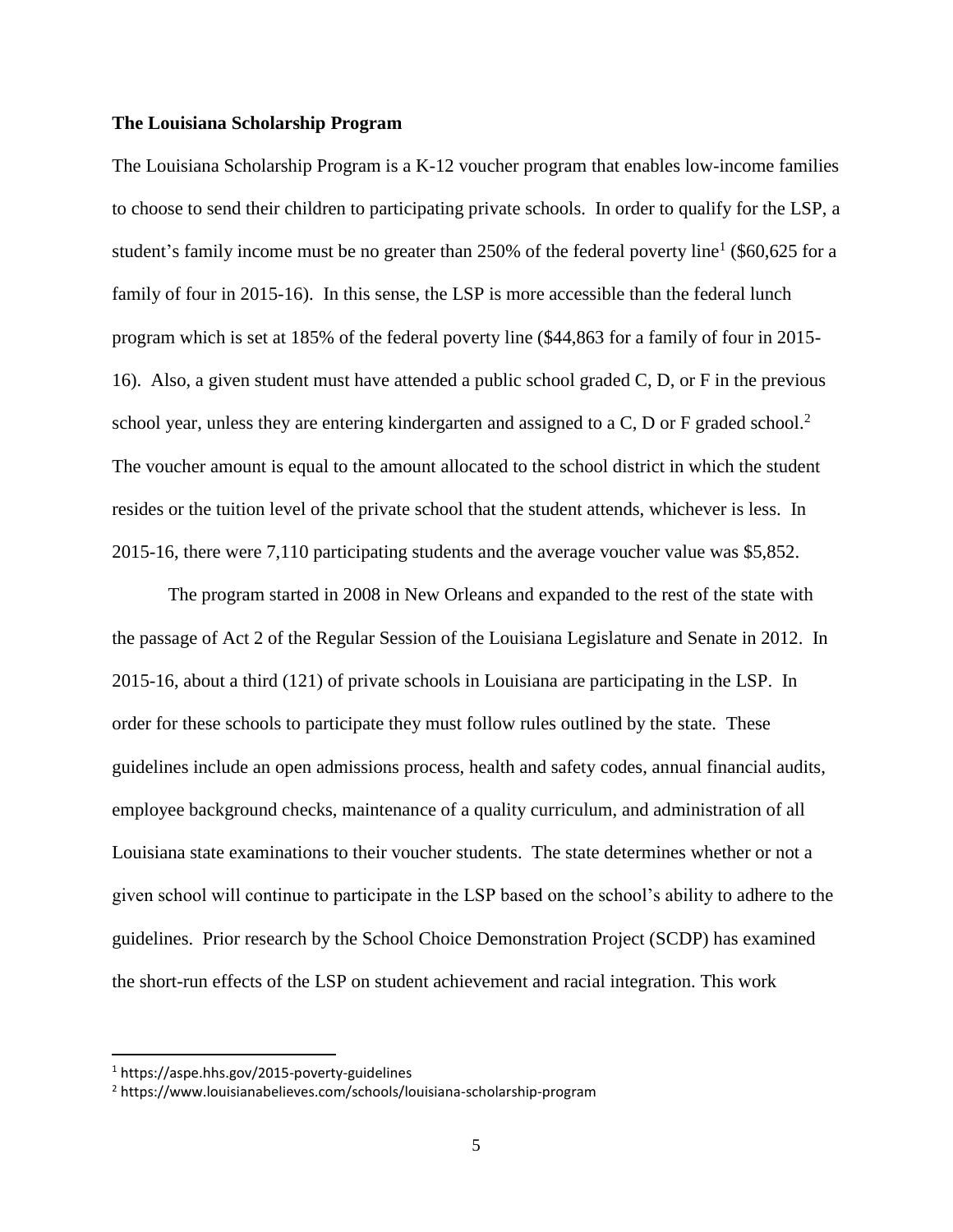indicates that the LSP has had a negative effect on student math achievement after two years (Mills & Wolf, 2016) and a positive impact on system-wide levels of racial integration in schools (Egalite, Mills, & Wolf, 2016). Some evidence also suggests that competition from the program has improved the performance of affected public schools in the state (Egalite, 2016).

#### **Previous Studies of the Fiscal Impact of Voucher Programs**

Many previous studies have found that voucher programs result in a financial benefit to the state, usually due to the fact that, on average, tuitions of private schools participating in voucher programs are less than the per pupil revenue allocated to school districts. In other words, the typical case is that the public funds allocated to the student through the voucher are less than what they would have been if that same student attended a traditional public school.

For example, Jeff Spalding (2014) finds that the Louisiana Student Scholarships for Educational Excellence Program (an earlier pilot program limited to Jefferson Parish and Orleans Parish) saved the state \$12.7 million from 2008-09 to 2010-11, when enrollment in the program ranged from 624 to 1,678 students. In addition, Robert Costrell (2011) finds that by fiscal year 2011, the net fiscal impact of the Milwaukee Parental Choice Program, Milwaukee's longrunning school voucher initiative, was around \$51.9 million. Wolf and McShane (2013) perform a benefit to cost analysis of the DC Opportunity Scholarship Program and find \$2.62 in benefits for every dollar spent on the voucher program.

#### **Fiscal Impact of the Louisiana Scholarship Program**

The school funding formula in Louisiana is a foundation funding system intended to make sure all districts provide at least an adequate education with a combination of state and local funding.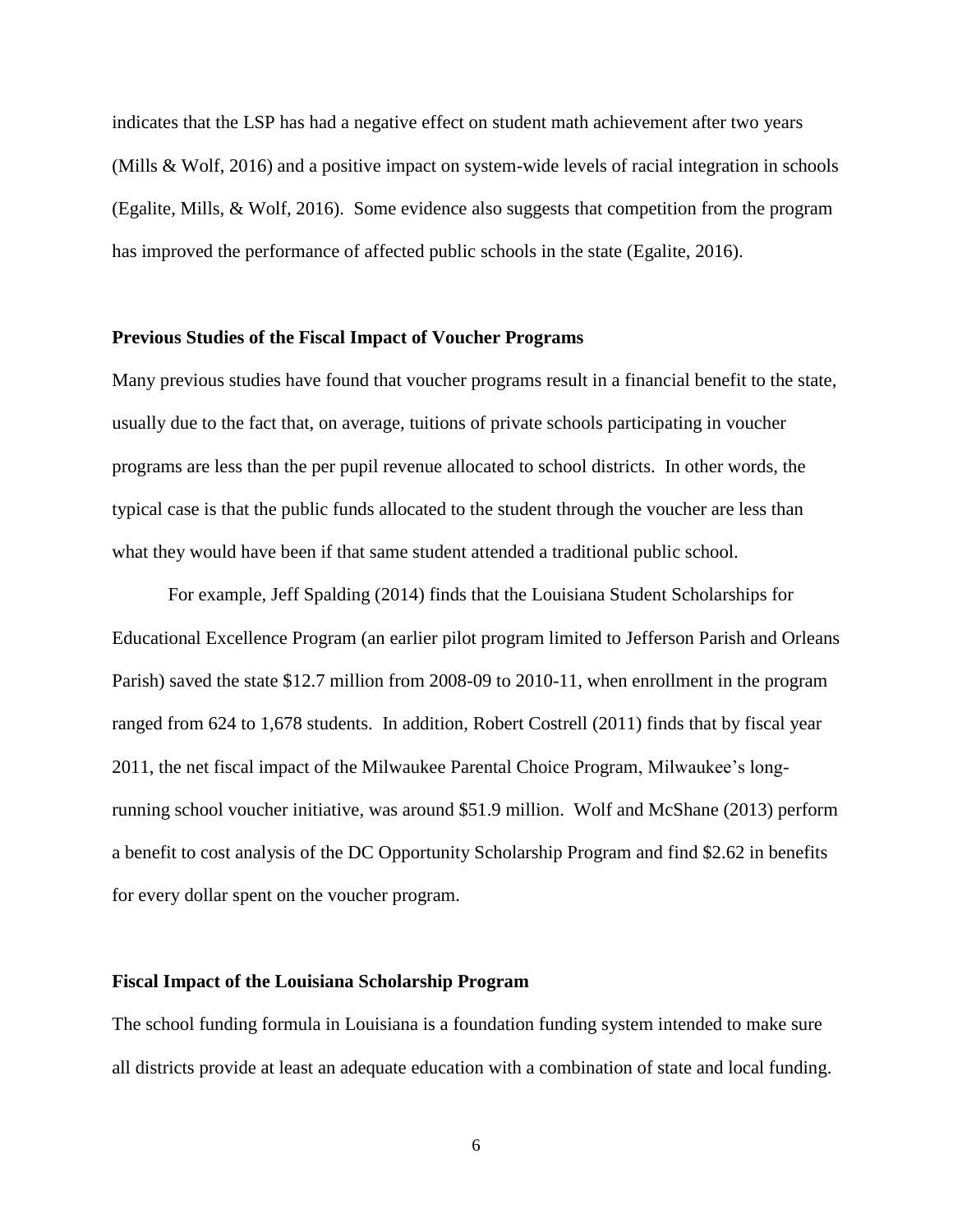The state funding formula is broken down into levels. Level 1 determines the base costs and average local tax rate needed so that the state provides 65% of funding and the local district 35%. In Level 1 the costs the district is expected to incur and the ability to generate revenue based on the local tax base are taken into account. Students who likely require additional resources to educate are weighted and Level 1 funding is based on weighted student counts. The local district is never expected to provide more than 75% of Level 1 funding, even if the local economy generates sufficient revenue at current tax rates. The detailed formula for Level 1 will be discussed later.

Level 2 of the funding formula includes incentives to encourage local districts to provide more than the minimum required funding. The Level 2 funding amount is 34% of Level 1 funding or local revenue in excess of Level 1 requirement, whichever is less. Level 2 funding is shared so that the local district provides a larger percentage of Level 2 funds than they do Level 1 and the state's share of Level 2 is smaller than for Level 1. With the current formula, districts that generate local revenue in excess of 58.14% of Level 1 funding receive no state funding for Level 2.

Level 3 funding is related to employee pay raises and other mandated operating costs. Level 4 funding is based on specific needs such as foreign teacher salaries, career development, and supplemental courses. We will consider the changes in Level 1 and Level 2 funding requirements districts and the state are likely to experience if the LSP is eliminated. The funding for Levels 3 and 4 is less directly influenced by student enrollment and will be assumed to remain fixed for the analysis in this paper.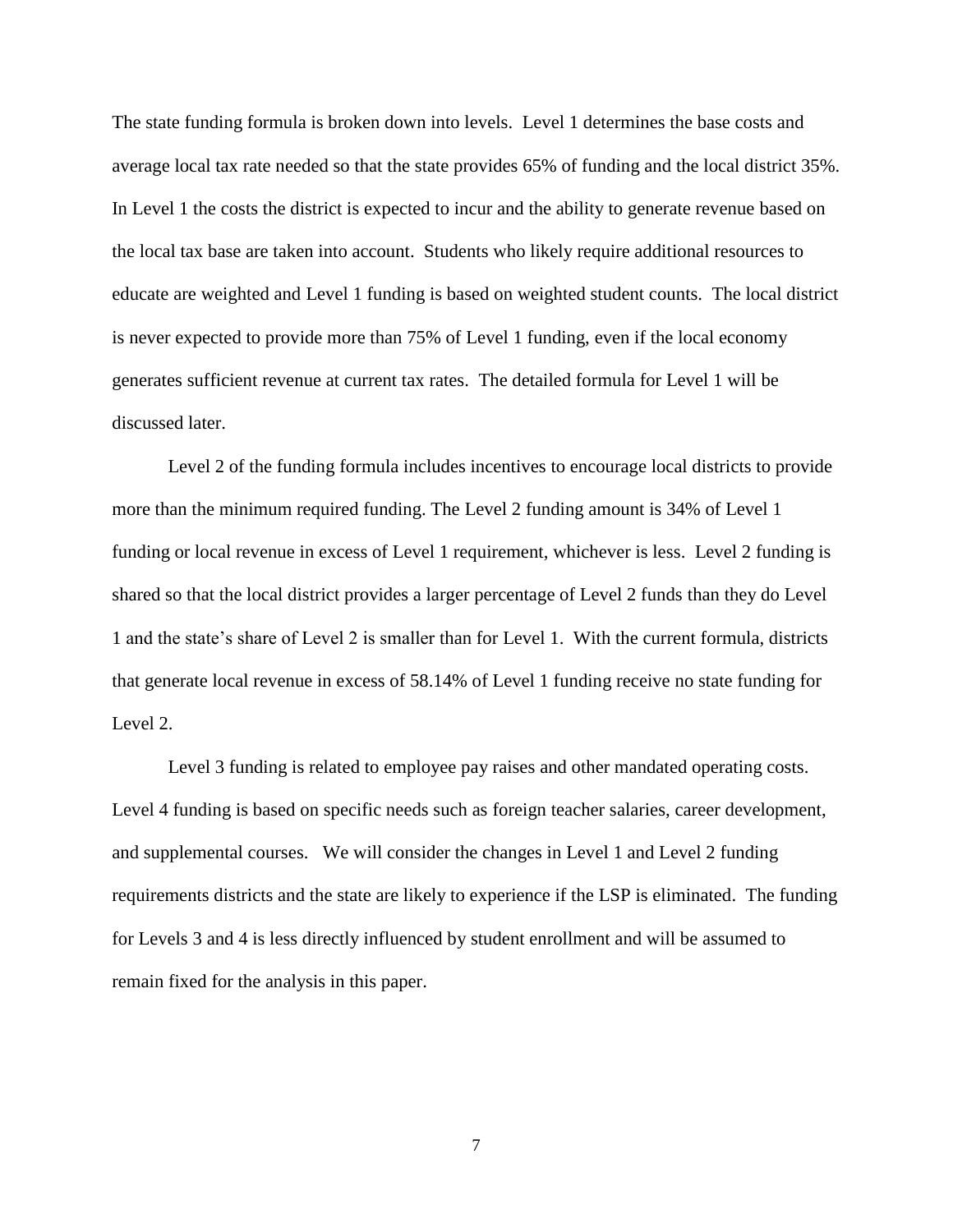#### **Methods**

For the 2015-2016 school year there are 7,110 students attending a private school using the Louisiana Scholarship Program. If this program were to be cancelled, the state avoids the cost of the scholarships for all 7,110 students. The average cost to the state of a scholarship is  $$5,852^3$ for the 2015-2016 school year, so elimination of the program would generate savings to the state of \$41,607,720 (7,110 \* \$5,852) through scholarship payments avoided. Some of the students who lose their scholarships may prefer to stay in the private school and pay tuition from private sources, including family income, in the absence of the scholarship. Each of these students generate a net savings for the state since their education would be funded exclusively from private sources.

Nevertheless, it seems unlikely that *all* former LSP participants will opt to privately pay for their continued attendance in private schools. LSP scholarships are only available to students in families who earn less than 250% of the poverty line. That is \$60,625 for a family of four in 2015-16. If the household pays tuition for two students at an average tuition cost of \$5,852, private tuition represents 19.3% of pre-tax household income. It is likely many of these families would be unable to pay the tuition without the scholarship, which means many students would return to local public schools. When a student transfers back into a public school, the district incurs costs to provide an adequate education for that student. Since public schools are partially funded by state revenue, eliminating the LSP will cause the state to incur additional expenditures in the form of funding for local districts. The net effect on the Louisiana Department of Education (LDE) budget depends on the number of students returning to public schools (vs. staying in private schools) and the financial situations of the school districts to which they return.

 $\overline{\phantom{a}}$ 

<sup>3</sup> http://www.thenewsstar.com/story/news/education/2016/03/08/how-much-do-vouchers-cost-la/81496864/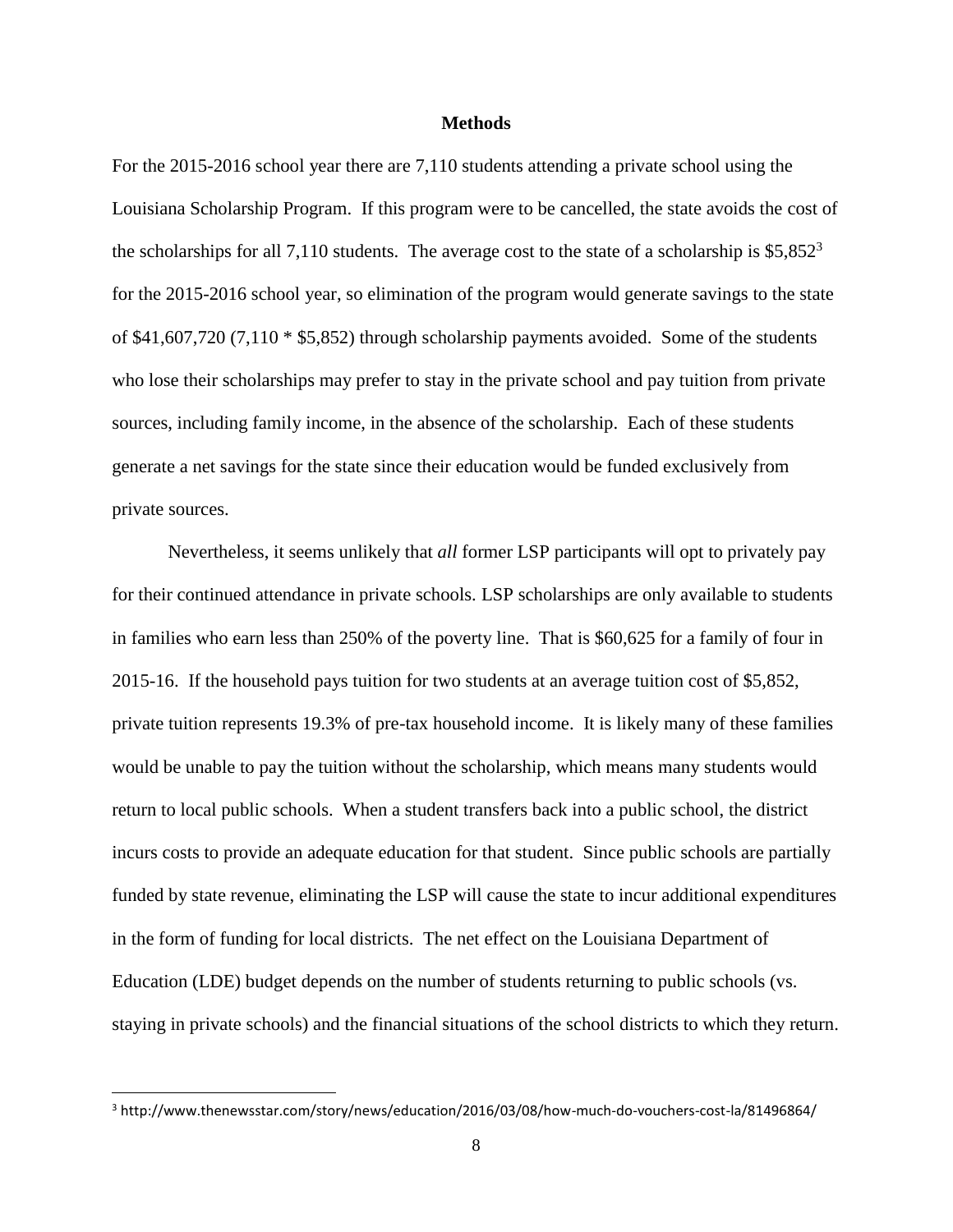We consider expenditures that the state will incur based on the funding formula for Level 1 and Level 2 funding if there is an increase in the number of students attending local public schools in Louisiana. We examine the funding a school district receives from the state according to the FY 2015-2016 Minimum Foundation Program (MFP) Budget letter<sup>4</sup> and compare it to the funding the school district would receive if it had one additional student. We then compare the additional state educational expenditures to the scholarship payments avoided to determine the expected net effect on state education expenditures. The net effect on the state budget is equal to the total scholarship payments avoided minus the additional Level 1 and Level 2 funding:

**Additional Level 1 Net Effect on LSP Scholarship** -**State Budget** and Level 2 funding costs avoided based on enrollment

# **Level 1: Base Costs**

 $\overline{\phantom{a}}$ 

Under the Louisiana funding formula, Level 1 calculates the total base costs districts are anticipated to incur and the district's expected financial contribution to those costs. The base costs are determined by the total number of weighted students in the district. Additional weight is assigned to students who have been identified as likely to need extra resources to educate. Adjustments are made for students who are at risk (defined as qualifying for free or reduced lunches or those with limited English proficiency), gifted and talented, enrolled in career and/or technical courses, or have documented exceptionalities. The state also weights student counts to allow for extra funding for districts with fewer than 7,500 students and thus may not be large enough to fully benefit from economies of scale. The cost base in Level 1 is directly determined

<sup>4</sup> Downloaded from<https://www.louisianabelieves.com/resources/library/minimum-foundation-program>March 21, 2016.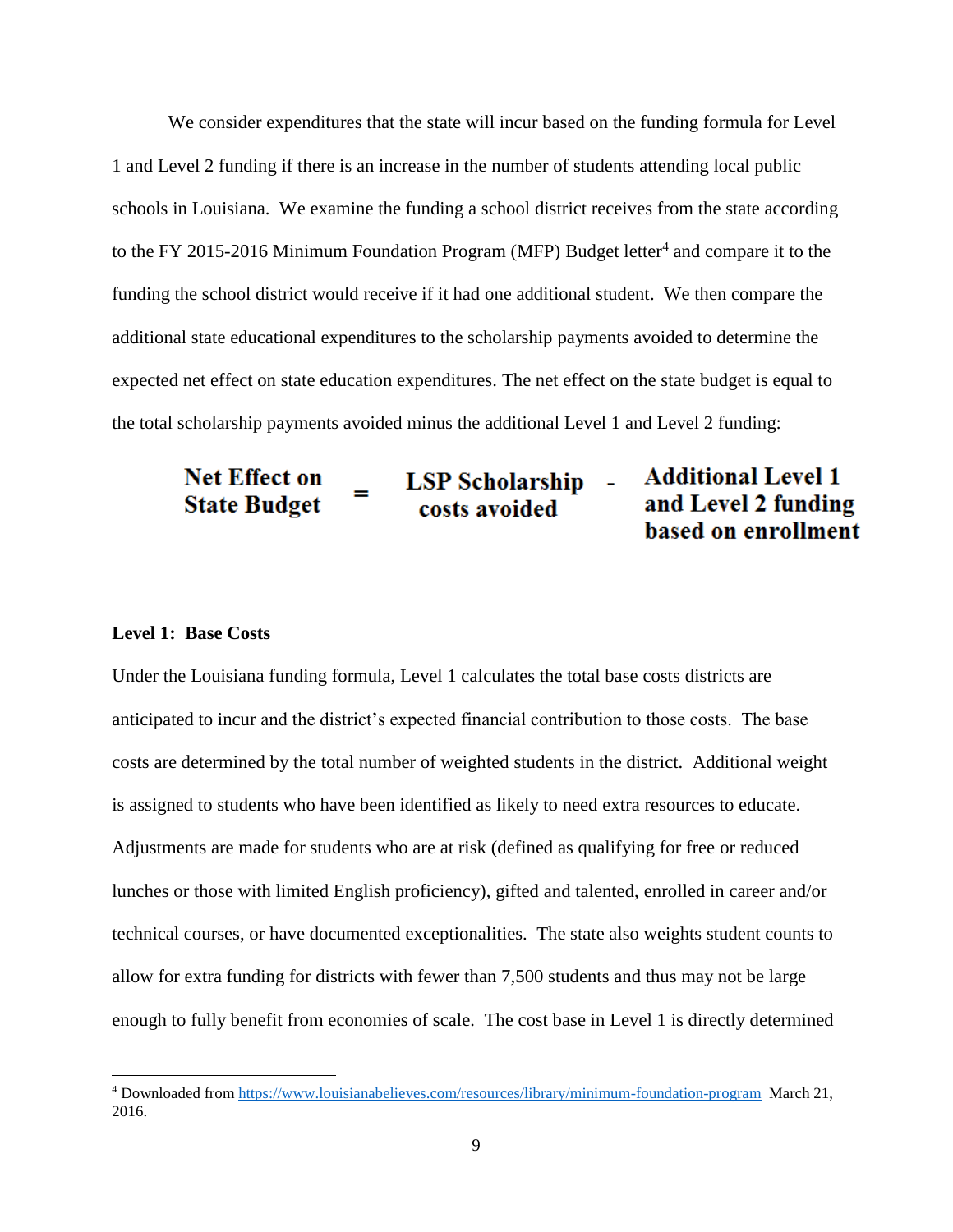by the number of weighted students with costs increasing proportionally with the weighted number of students. The base cost is \$3,961 for fiscal year 2015-16 per weighted student and projected to be \$4,015 for the 2016-2017 fiscal year.

To calculate the Level 1 costs with one additional student we determine the ratio of weighted to unweighted (actual) student counts when the economies of scale weights are excluded. We then apply this ratio to the current student count plus one additional student. This assumes that it costs the same amount to educate this hypothetical returning student as the average student currently enrolled in the district. This is a conservative approach since the returning student is likely to be less advantaged (and therefore more costly to educate) than the average student. We then calculate the new weighted students due to economies of scale at the new, slightly larger school size. The extra allocation of weighted students due to the economy of scale adjustment increases with the number of enrolled students until it reaches a maximum at 3,750 students, and then decreases until it disappears at a district size of 7,500 students. Since this is a non-linear relationship with the number of students, we account for it separately. We assume the local tax base is unchanged with one student transferring from private to public school. From there we apply the funding formulas for Level 1 and Level 2 using the new weighted student counts.

In Level 1 the expected local contribution is determined by the local tax base. It is a combination of expected property tax revenue (net assessed property value multiplied by 17.76 mills), sales tax revenue (sales tax base multiplied by school sales tax rate), and other local revenue. The ability to generate tax revenue is determined by property values and local economic activity. While larger markets tend to have a larger tax base and more students to educate, the tax base is independent of the number of students attending *public* school. A student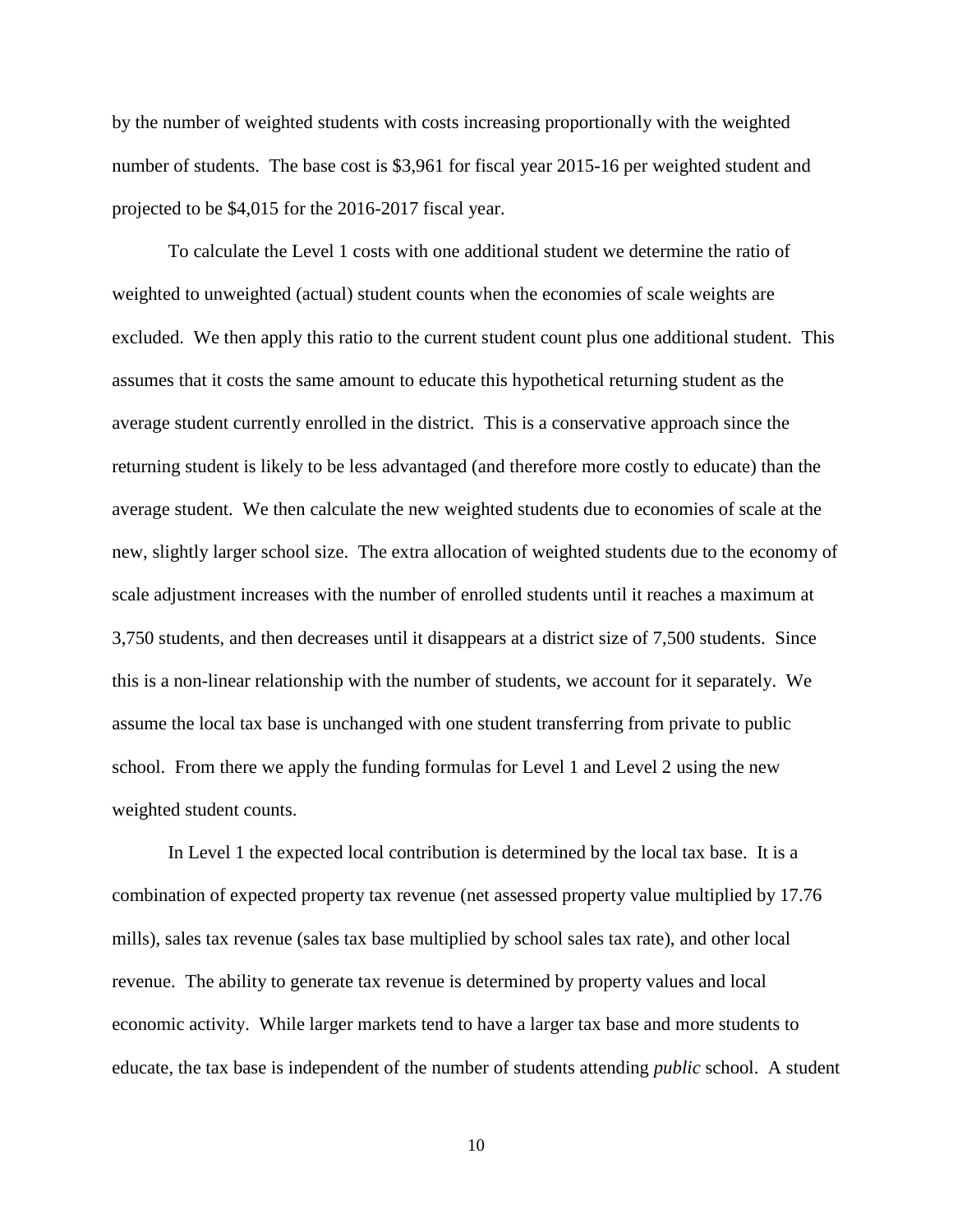moving from private to public schools increases the Level 1 cost base, but does not increase the tax base on which local education finances are based. In Louisiana, for the 2015-2016 school year, there are 683,123 students which represent 955,569 weighted students. Each actual student, on average, requires \$5,466 in Level 1 costs. The state share of Level 1 costs for each district are total Level 1 costs minus the expected local contribution. Since students transferring from private schools to public schools will increase the local public education costs but not the local education revenue, this becomes an important fiscal consideration in voucher programs as it effectively increases the percentage of Level 1 funding provided by the state as it reduces the percentage of level 1 funding covered by local revenue. (No district is expected to provide more than 75% of Level 1 costs, even if the local tax base generates sufficient revenue.)

We calculate how the Level 1 cost base will change with one additional student enrolled for each district in Louisiana. When we consider all districts in Louisiana, the minimum increase is \$3,247 with a maximum of \$8,090, and a mean of  $$5,628<sup>5</sup>$ . These increased costs are shared between local districts and the state. The increase in the state's share of the Level 1 support ranges from \$1,313 to \$8,090 with a mean of \$5,571. For most districts, the increase in Level 1 costs are funded entirely by the state since the tax base does not change. The only districts that would experience an increase in Level 1 funding obligation are those that currently collect local revenue in excess of 75% of Level 1 costs. These figures include all districts in the state, however 4 districts do not have any schools with C, D, or F grades to trigger program eligibility for local students. An additional 34 districts contain voucher-eligible schools, but do not have

 $\overline{\phantom{a}}$ 

 $<sup>5</sup>$  This is different from the \$5,466 stated earlier because this is the mean across districts (districts equally weighted)</sup> while the earlier mean was of all students (students equally weighted) in the state. This indicates that the costs would increase more for smaller districts, on average, which is consistent with the non-linear state funding formula generated by the economies of scale adjustments.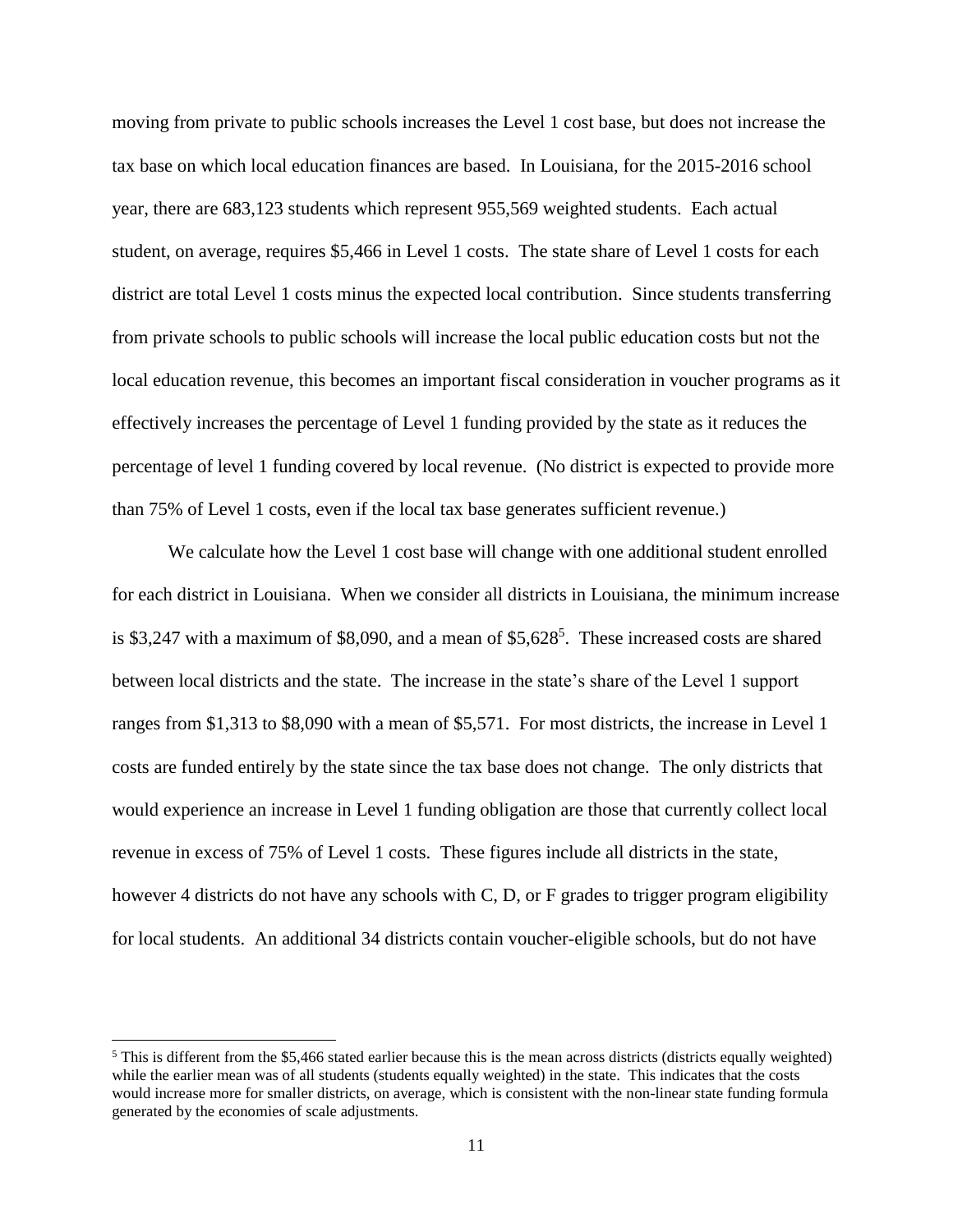any students enrolled in the program. Table 1 contains descriptive statistics for all three

categories of districts. 6

l

|                |              | <b>Districts With at Least</b><br><b>All Districts</b><br><b>One Eligible School</b> |              | <b>Districts With at Least</b><br><b>One Student Using</b><br><b>LSP</b> |              |                              |
|----------------|--------------|--------------------------------------------------------------------------------------|--------------|--------------------------------------------------------------------------|--------------|------------------------------|
|                | <b>Total</b> | <b>State Share</b>                                                                   | <b>Total</b> | <b>State</b><br><b>Share</b>                                             | <b>Total</b> | <b>State</b><br><b>Share</b> |
| Average        | \$5,628      | \$5,571                                                                              | \$5,619      | \$5,559                                                                  | \$5,526      | \$5,526                      |
| <b>Minimum</b> | \$3,247      | \$1,313                                                                              | \$3,247      | \$1,313                                                                  | \$3,247      | \$3,247                      |
| <b>Maximum</b> | \$8,090      | \$8,090                                                                              | \$8,090      | \$8,090                                                                  | \$8,090      | \$8,090                      |
| N              | 69           | 69                                                                                   | 65           | 65                                                                       | 31           | 31                           |

**Table 1: Descriptive Statistics for Increased Level 1 Support**

# **Level 2: Local Funding Incentive Support**

In Louisiana, Level 2 funding is designed to reward local districts that contribute more than the minimum amount to education funding, up to a limit based on a percentage of Level 1 costs. The maximum Level 2 support is 34% of Level 1 costs. Based on state averages, this means the upper limit rises \$1,858 (34% of \$5,466) when one additional student enrolls in the district. The actual change in eligible Level 2 support is a function of how generously the local district funds its schools. It is possible Level 2 support will be unchanged or increase more than \$1,858 for districts not at the maximum support level. The Level 2 support obligation is shared between the local district and the state with local revenue share equal to the local percentage share of Level 1 Costs multiplied by 1.72. This means districts that provide more than 58.39% of Level 1 Costs will receive no state funding for Level 2.  $(58.39 * 1.72 = 100)$ ; making the local district 100% responsible for providing Level 2 support.)

<sup>6</sup> There are 2 districts with current students in the LSP program, but no schools currently receiving C, D, or F grades.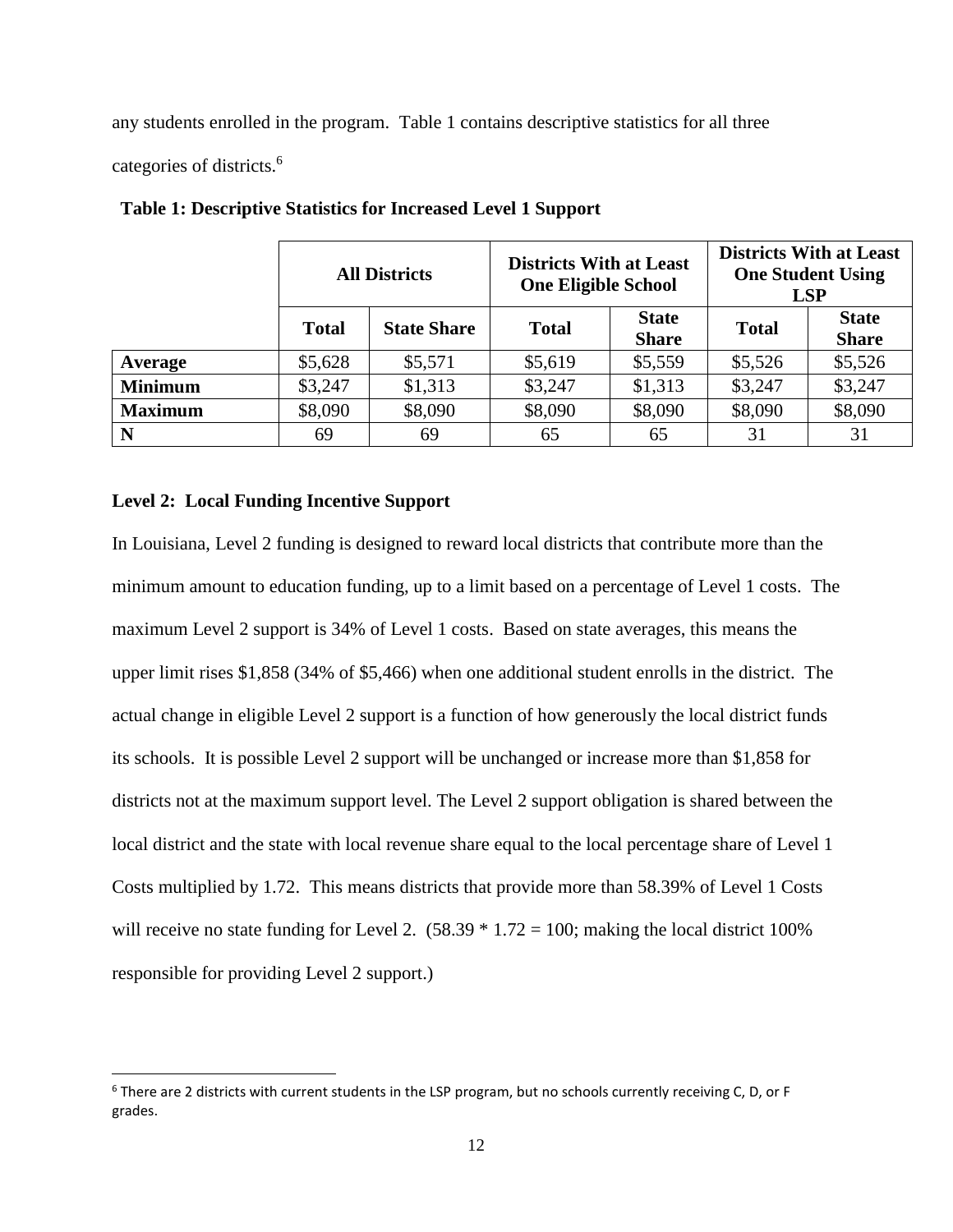If an additional student causes the percentage of Level 1 costs covered by the local district to fall, then the local share of Level 2 support also falls and the state share of Level 2 support increases. We calculate the change in total Level 2 support for a one student enrollment increase for every district. We find a minimum of \$0 and a maximum of \$2,751 with a mean of \$1,036. The state's share of funding for Level 2 support ranges from \$0 to \$15,674<sup>7</sup> with a mean of \$1,267. The increase in the state share is generally higher than the total increase because the state now pays a higher percentage of Level 2 support resulting from the way the formula allocates funding between the local district and the state . We again provide descriptive statistics for all districts, districts with schools whose students are LSP eligible, and districts with students using the program to attend private schools.

|                |              | <b>Districts With at Least</b><br><b>All Districts</b><br><b>One Eligible School</b> |              |                              | <b>Districts With at Least</b><br><b>One Student Using</b><br><b>LSP</b> |                              |
|----------------|--------------|--------------------------------------------------------------------------------------|--------------|------------------------------|--------------------------------------------------------------------------|------------------------------|
|                | <b>Total</b> | <b>State Share</b>                                                                   | <b>Total</b> | <b>State</b><br><b>Share</b> | <b>Total</b>                                                             | <b>State</b><br><b>Share</b> |
| Average        | \$1,036      | \$1,276                                                                              | \$1,007      | \$1,283                      | \$1,238                                                                  | \$1,774                      |
| <b>Minimum</b> | \$0          | \$0                                                                                  | \$0          | \$0                          | \$0                                                                      | \$0                          |
| <b>Maximum</b> | \$2,751      | \$15,674                                                                             | \$2,751      | \$15,674                     | \$2,751                                                                  | \$15,674                     |
| N              | 69           | 69                                                                                   | 65           | 65                           | 31                                                                       | 31                           |

**Table 2: Descriptive Statistics for Increased Level 2 Support**

 $\overline{\phantom{a}}$ 

<sup>7</sup> The state's share of Level 2 funding exceeds the total increase in Level 2 funding for some districts. This can occur when the district would have a lower percentage contribution to Level 2 with higher enrollment.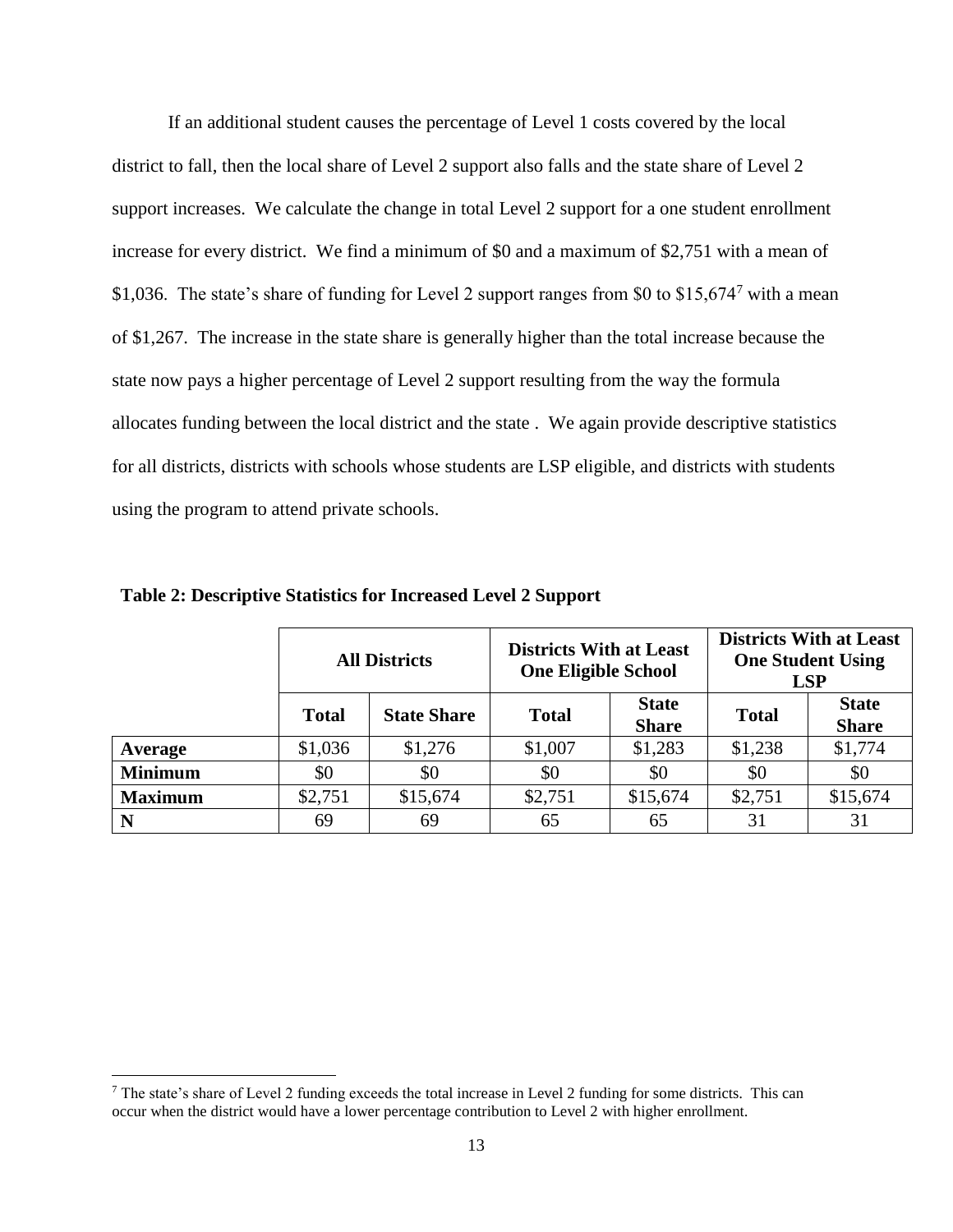#### **Results**

#### **Districts Equally Weighted**

We consider the net effect on the LDE expenditures for Levels 1 and 2 combined. Across all districts, a one student increase in enrollment with the current funding formula requires the state to provide additional funding of \$6,847 on average. Since the state avoids expenditures of \$5,852 for each voucher no longer paid, the state *saves* \$5,852 for each current voucher student who stays in private schools. The state incurs additional costs of \$995 (\$6,847 - \$5,852) for each voucher student who moves to a public school.

All students using LSP vouchers currently have the option to return to public school at any time, but have not chosen to do so. This suggests current voucher students prefer to attend the private school, which could result in reduced expenditures for the state if the LSP is discontinued. While they may prefer to stay in private school, the income limits for program participation suggest many would be unable to pay the private school tuition without the LSP. In the experimental evaluation of the program, Mills and Wolf (2016) found that only 9% of the students that did not win a scholarship through the lottery still attended private school. Since the eligible LSP applicants who did not win the lottery are similar to LSP lottery winners, on average, in every way except access to the program, the fact that only 9 percent of low-income Louisiana students who wanted to attend a private school actually did without the help of a scholarship suggests that only about 9 percent of current LSP students will remain in their private schools absent the program. Since it is likely some students will stay in private schools while others will return to local schools, we consider the fiscal effects on the state for different proportions of students returning to local districts.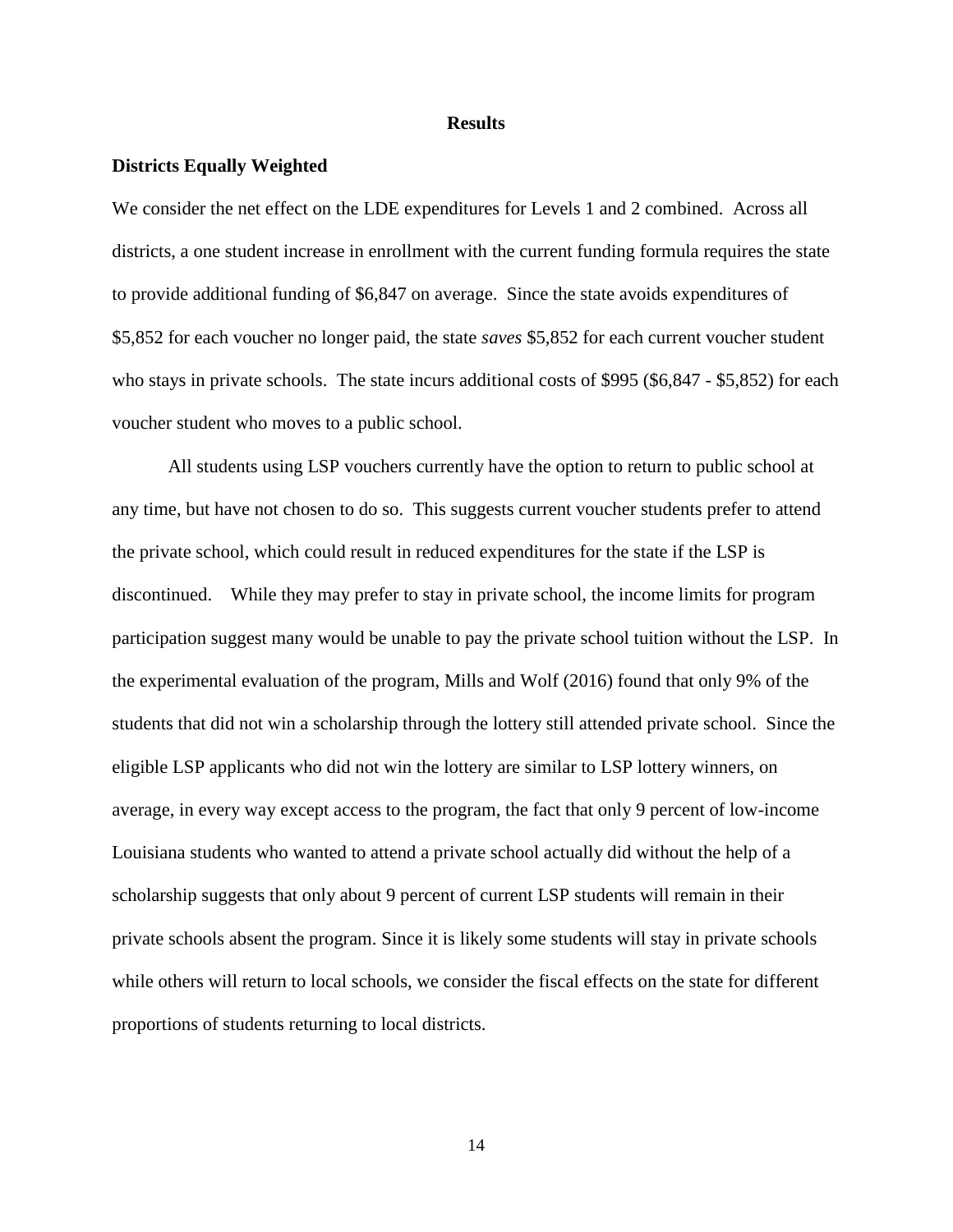With an average voucher amount of \$5,852 and additional state funding of \$6,847, eliminating the LSP will have no effect on the state budget if 85.5% of voucher users return to public schools and 14.5% stay in private schools. This also means the state experiences a net increase in education expenditures if more than 85.5% of voucher users return to public schools. But all districts will not see additional students if the LSP is eliminated. If we use only districts where current LSP participants reside to calculate the mean, the mean state expenditures for an additional student are higher (\$7,300) and only 79.2% of voucher users can return to public schools before the state expenditures increase. This would require 20.8% of current voucher users to remain in private schools without the voucher.

#### **Costs Based on the Next Student**

The above approach weights each district equally, even though not all districts will receive the same number of students if the vouchers are discontinued. To account for this, we weight each district's increase in state funding by the number of current voucher users to get a mean of \$7,687. Using this weighted mean expenditure, the state needs 23.87% of current voucher students to remain in private schools without vouchers in order to break even. We also weight each district's marginal funding by the number of voucher-eligible schools within the district (those earning grades of C or lower). Tables 3A and 3B show the net effect to the state finances based on different assumptions regarding how many voucher students would remain in private schools if the program were to be discontinued. Under these assumptions, the state will face a financial loss unless about one out of four low-income voucher students choose to pay for their private school tuitions through private means. This seems overly optimistic given that students must come from a low-income household in order to qualify for the LSP.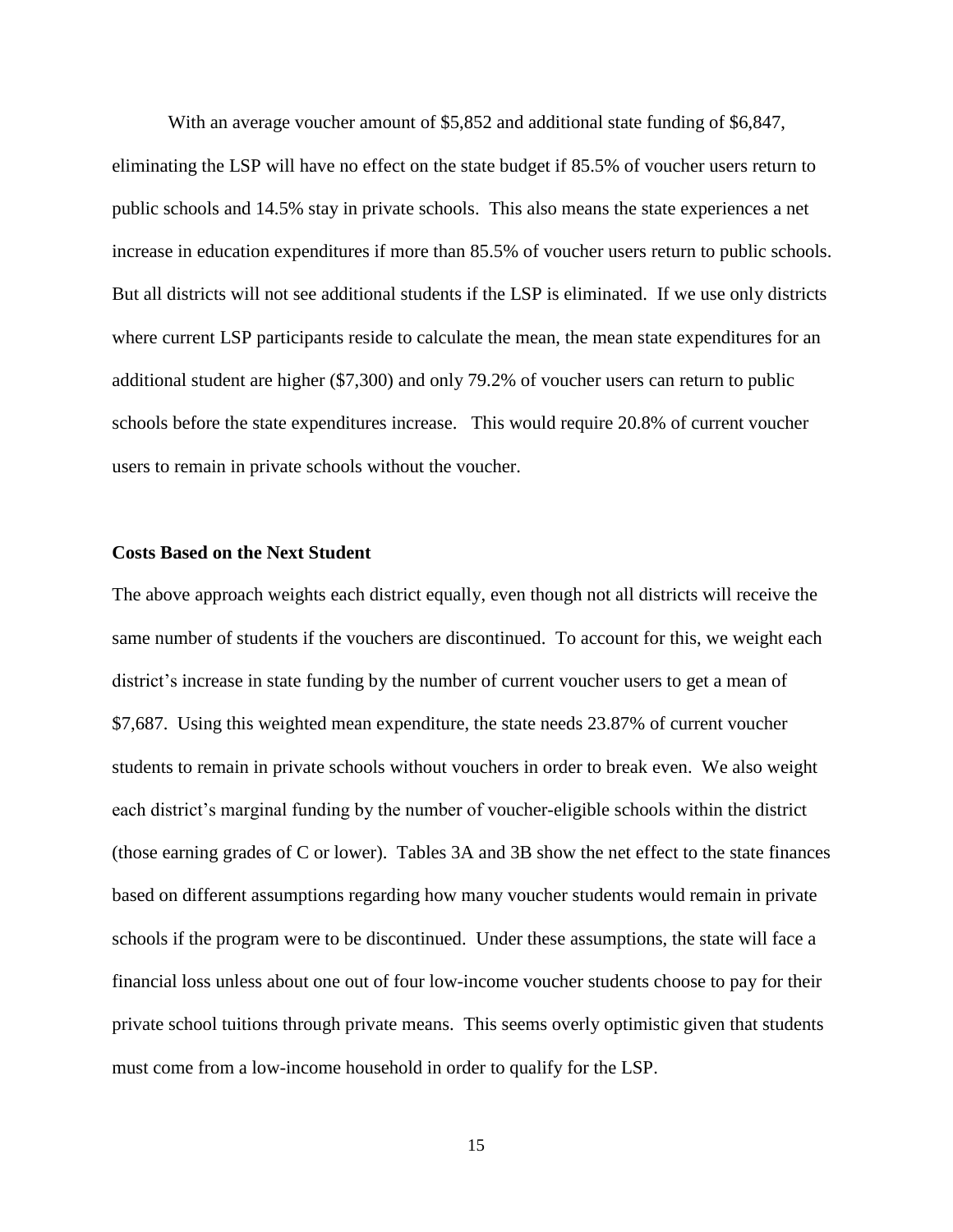**Table 3A: Net Impact of Removing LSP on Public Funds (FY 2016) (Marginal cost of 1 student per district weighted by current voucher users)**

| Assumed % of LSP<br>staying in private | <b>Transfer Costs</b><br><b>Incurred</b> | <b>Voucher Costs</b><br><b>Avoided</b> | <b>Net Benefit (Loss)</b>                 |
|----------------------------------------|------------------------------------------|----------------------------------------|-------------------------------------------|
| 0%                                     | \$54,651,871                             | \$41,607,720                           | (13,044,151)<br>$\mathcal{S}$             |
| 5%                                     | \$51,919,278                             | \$41,607,720                           | (10,311,558)<br>$\mathcal{S}$             |
| 10%                                    | \$49,186,684                             | \$41,607,720                           | (7,578,964)<br>$\boldsymbol{\mathcal{S}}$ |
| 15%                                    | \$46,454,090                             | \$41,607,720                           | (4,846,370)<br>\$                         |
| 20%                                    | \$43,721,497                             | \$41,607,720                           | \$<br>(2,113,777)                         |
| 25%                                    | \$40,988,903                             | 41,607,720<br>S.                       | 618,817<br>$\mathbb{S}$                   |

Breakeven is 23.87%

# **Table 3B: Net Impact of Removing LSP on Public Funds (FY 2016) (Marginal cost of 1 student per district weighted by voucher-eligible schools)**

| Assumed % of LSP<br>staying in private | <b>Transfer Costs</b><br><b>Incurred</b> | <b>Voucher Costs</b><br>Avoided | <b>Net Benefit (Loss)</b>                   |
|----------------------------------------|------------------------------------------|---------------------------------|---------------------------------------------|
| 0%                                     | \$55,776,440                             | \$41,607,720                    | (14, 168, 720)<br>$\mathcal{S}$             |
| 5%                                     | \$52,987,618                             | \$41,607,720                    | (11, 379, 898)<br>$\boldsymbol{\mathsf{S}}$ |
| 10%                                    | \$50,198,796                             | \$41,607,720                    | (8,591,076)<br>\$                           |
| 15%                                    | \$47,409,974                             | \$41,607,720                    | (5,802,254)<br>$\mathcal{S}$                |
| 20%                                    | \$44,621,152                             | \$41,607,720                    | (3,013,432)<br>$\boldsymbol{\mathsf{S}}$    |
| 25%                                    | \$41,832,330                             | \$41,607,720                    | (224, 610)<br>\$                            |

Breakeven is 25.40%

#### **Costs Based on the Average of All Students Returning**

All of the calculations so far have taken the fiscal effect for a one student change in enrollment and scaled it up or weighted it based on the number of voucher-eligible schools and/or students using the program in 2014. Given the non-linear Louisiana school funding formula, it is likely that the extra state funding for two students is not simply double the amount for one student. It could be greater than (or less) depending on a variety of factors. We recognize this possibility and calculate the additional state funding needed if all of the current voucher users returned to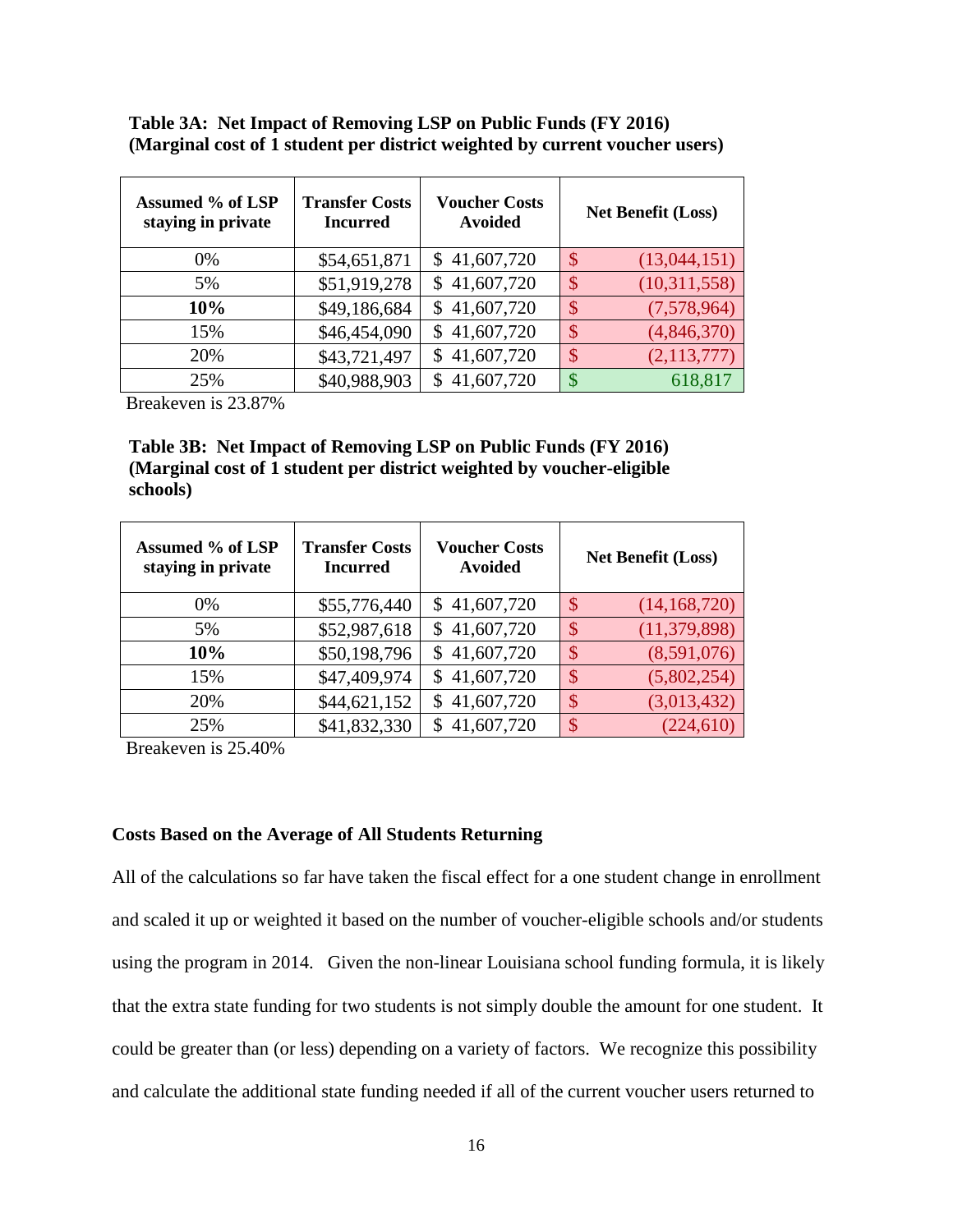their residentially assigned district. We again use the ratio of weighted students to student enrollment and then calculate the economies of scale adjustment to find the additional state funding. We divide by the number of additional students to get per student funding. We find a minimum of \$5,152 and a maximum of \$8,606 with a mean of \$6,767 when each district that would experience returning students is equally weighted. When we weight by the number of students currently using the voucher we find a mean of \$7,275. With these estimated additional state expenditures, cancelling the LSP allows the state to break even if 13.52% or 19.56%, respectively, of current voucher students remain in private schools. Tables 4A and 4B below show the net effect on state education expenditures when between 0% and 25% of voucher students remain in private school.

| (Per student costs when an students return, each district equally weighted) |                                          |                                        |                                           |  |  |
|-----------------------------------------------------------------------------|------------------------------------------|----------------------------------------|-------------------------------------------|--|--|
| <b>Assumed % of LSP</b><br>staying in private                               | <b>Transfer Costs</b><br><b>Incurred</b> | <b>Voucher Costs</b><br><b>Avoided</b> | <b>Net Benefit (Loss)</b>                 |  |  |
| $0\%$                                                                       | \$48,113,536                             | \$41,607,720                           | $\mathcal{S}$<br>(6,505,816)              |  |  |
| 5%                                                                          | \$45,707,860                             | 41,607,720<br>S.                       | (4,100,140)<br>$\boldsymbol{\mathcal{S}}$ |  |  |
| 10%                                                                         | \$43,302,183                             | 41,607,720<br>S.                       | (1,694,463)<br>$\boldsymbol{\mathcal{S}}$ |  |  |
| 15%                                                                         | \$40,896,506                             | 41,607,720<br>\$                       | 711,214<br>$\boldsymbol{\mathsf{S}}$      |  |  |
| 20%                                                                         | \$38,490,829                             | 41,607,720<br>\$                       | 3,116,891<br>$\boldsymbol{\mathsf{S}}$    |  |  |
|                                                                             |                                          |                                        |                                           |  |  |

25% \$36,085,152 \$41,607,720 \$5,522,568

**Table 4A: Net Impact of Removing LSP on Public Funds (FY 2016) (Per student costs when all students return, each district equally weighted)**

Breakeven is 13.52%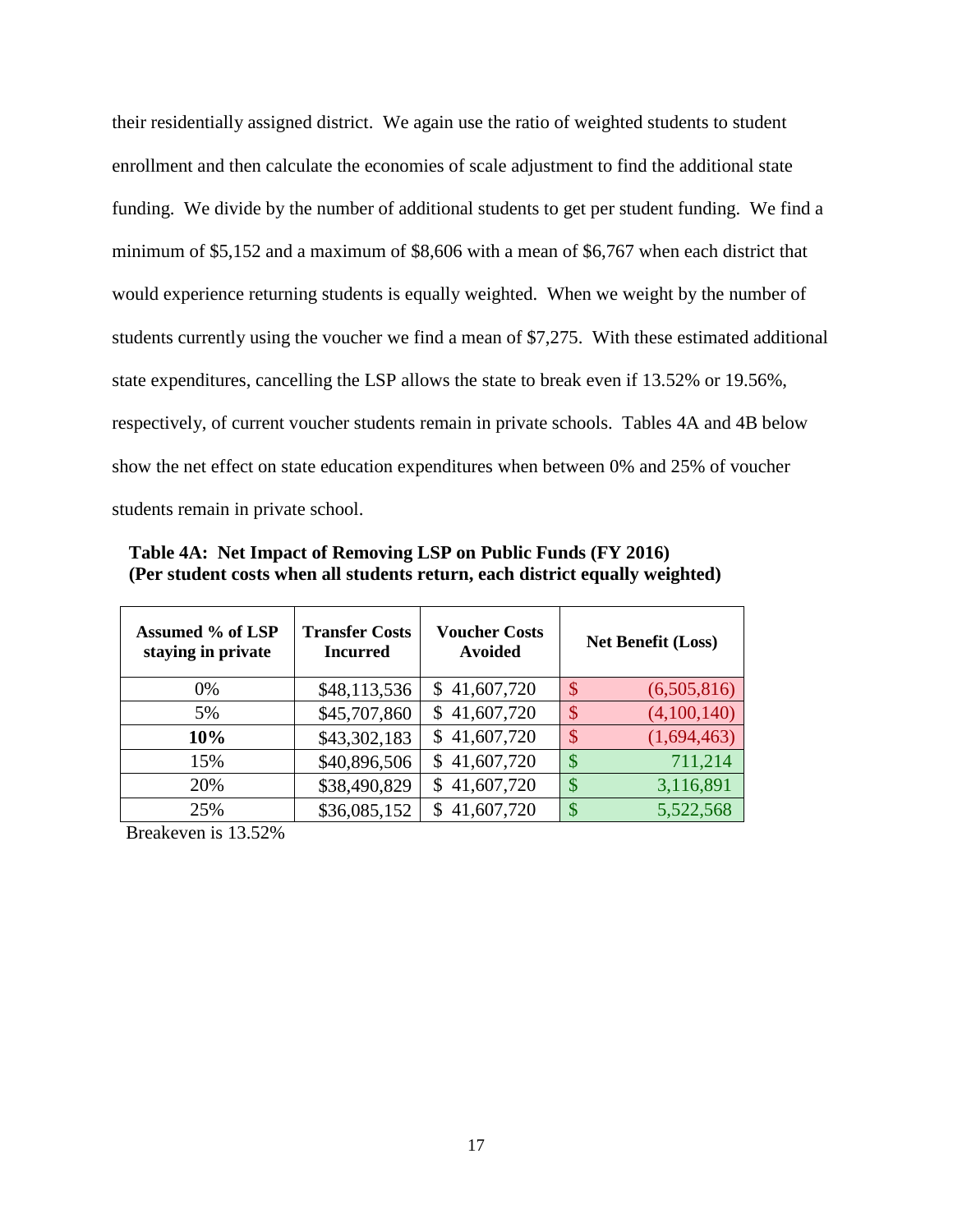| Table 4B: Net Impact of Removing LSP on Public Funds (FY 2016)         |
|------------------------------------------------------------------------|
| (Per student costs when all students return, weighted by voucher users |
| residing in the district)                                              |

| Assumed % of LSP<br>staying in private | <b>Transfer Costs</b><br><b>Incurred</b> | <b>Voucher Costs</b><br><b>Avoided</b> | <b>Net Benefit (Loss)</b>                |
|----------------------------------------|------------------------------------------|----------------------------------------|------------------------------------------|
| $0\%$                                  | \$51,726,281                             | \$41,607,720                           | (10, 118, 561)<br>$\mathcal{S}$          |
| 5%                                     | \$49,139,967                             | \$41,607,720                           | (7,532,247)<br>$\boldsymbol{\mathsf{S}}$ |
| 10%                                    | \$46,553,652                             | \$41,607,720                           | (4,945,932)<br>\$                        |
| 15%                                    | \$43,967,338                             | \$41,607,720                           | (2,359,618)<br>\$                        |
| 20%                                    | \$41,381,024                             | \$41,607,720                           | 226,696<br>\$                            |
| 25%                                    | \$38,794,710                             | \$41,607,720                           | 2,813,010<br>\$                          |

Breakeven is 19.56%

Of all the estimates presented, we consider Table 4B to be the best case scenario for the state. These estimates assume all returning voucher users are identical to the typical student currently enrolled in the district. Since LSP students must be relatively low-income in order to qualify, they are more likely to be at risk and therefore more costly to educate.

To calculate the increased per student funding figures in Tables 4A and 4B, which have much less variability than the funding for a one student increase, we assume all current voucher users return to their assigned public district, which would suggest they are most accurate for the top row where 0% of current voucher users remain in private schools. A more likely outcome is that some, but not all, current voucher users return to public schools and individual districts would experience enrollment growth somewhere between 1 student and all of the current voucher users. As a *middle-of-the-road* funding estimate, we take the average between the 1 student and all students returning cost estimates for each district with current voucher users. When we do so, we find the average student funding amount to be \$7,481 and a breakeven point of 21.77% students staying in private school. The net effect to the state when the assumed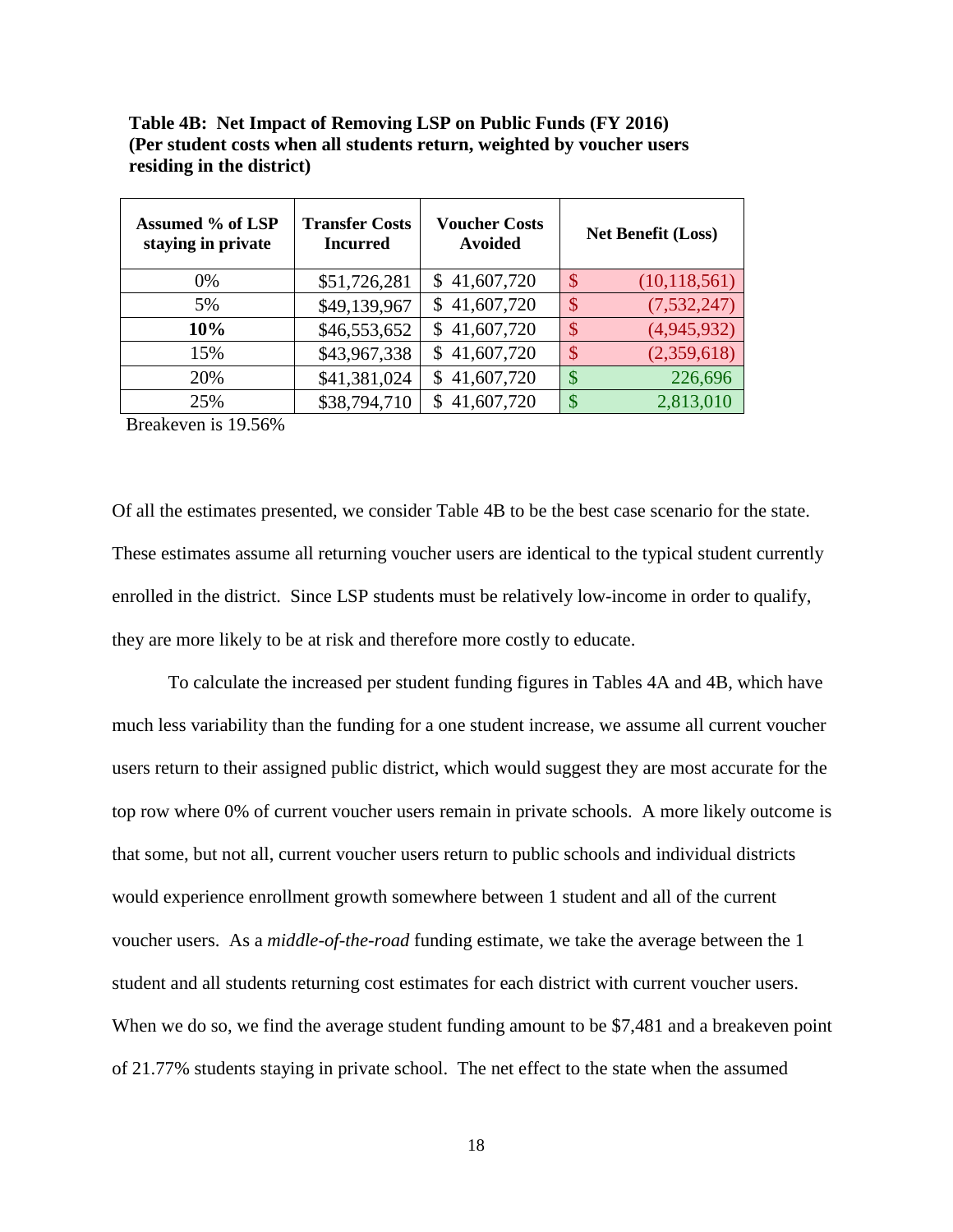proportion of students staying in private school varies from 0 to 25% is shown in table 5 below.

With these estimates, the state will have higher education expenditures unless more than one in

five voucher users remain in private schools without the voucher.

# **Table 5: Net Impact of Removing LSP on Public Funds (FY 2016) (Average between the per student costs of one student returning and all students returning, weighted by voucher users residing in the district)**

| Assumed % of LSP<br>staying in private | <b>Transfer Costs</b><br><b>Incurred</b> | <b>Voucher Costs</b><br><b>Avoided</b> | <b>Net Benefit (Loss)</b>                |
|----------------------------------------|------------------------------------------|----------------------------------------|------------------------------------------|
| 0%                                     | \$51,726,281                             | \$41,607,720                           | $\mathcal{S}$<br>(11,581,356)            |
| 5%                                     | \$49,139,967                             | \$41,607,720                           | (8,921,902)<br>$\boldsymbol{\mathsf{S}}$ |
| 10%                                    | \$46,553,652                             | \$41,607,720                           | (6,262,448)<br>$\boldsymbol{\mathsf{S}}$ |
| 15%                                    | \$43,967,338                             | \$41,607,720                           | \$<br>(3,602,994)                        |
| 20%                                    | \$41,381,024                             | \$41,607,720                           | \$<br>(943, 541)                         |
| 25%                                    | \$38,794,710                             | \$41,607,720                           | 1,715,913<br>\$                          |

Breakeven is 21.77%

## **Discussion**

We present various estimates of the fiscal impact of ending the Louisiana Scholarship Program on state education expenditures. We think that our estimates are conservative, and that the actual fiscal effect of ending the program would be somewhat more negative than what we simulate here. Our analysis indicates that the net effect of ending the LSP is likely to increase state expenditures unless a large number of voucher users find another way to pay private school tuition and therefore remain in their chosen private schools. Potential net savings to the state are only possible if education expenses for voucher students shift from the public sector to the private sector. The percentage of LSP students who need to stay in the private sector for an overall net savings ranges from 13.52% to 25.4%, depending on the statistical model. Wherever our analyses indicate that the state will save money by eliminating the program, those savings are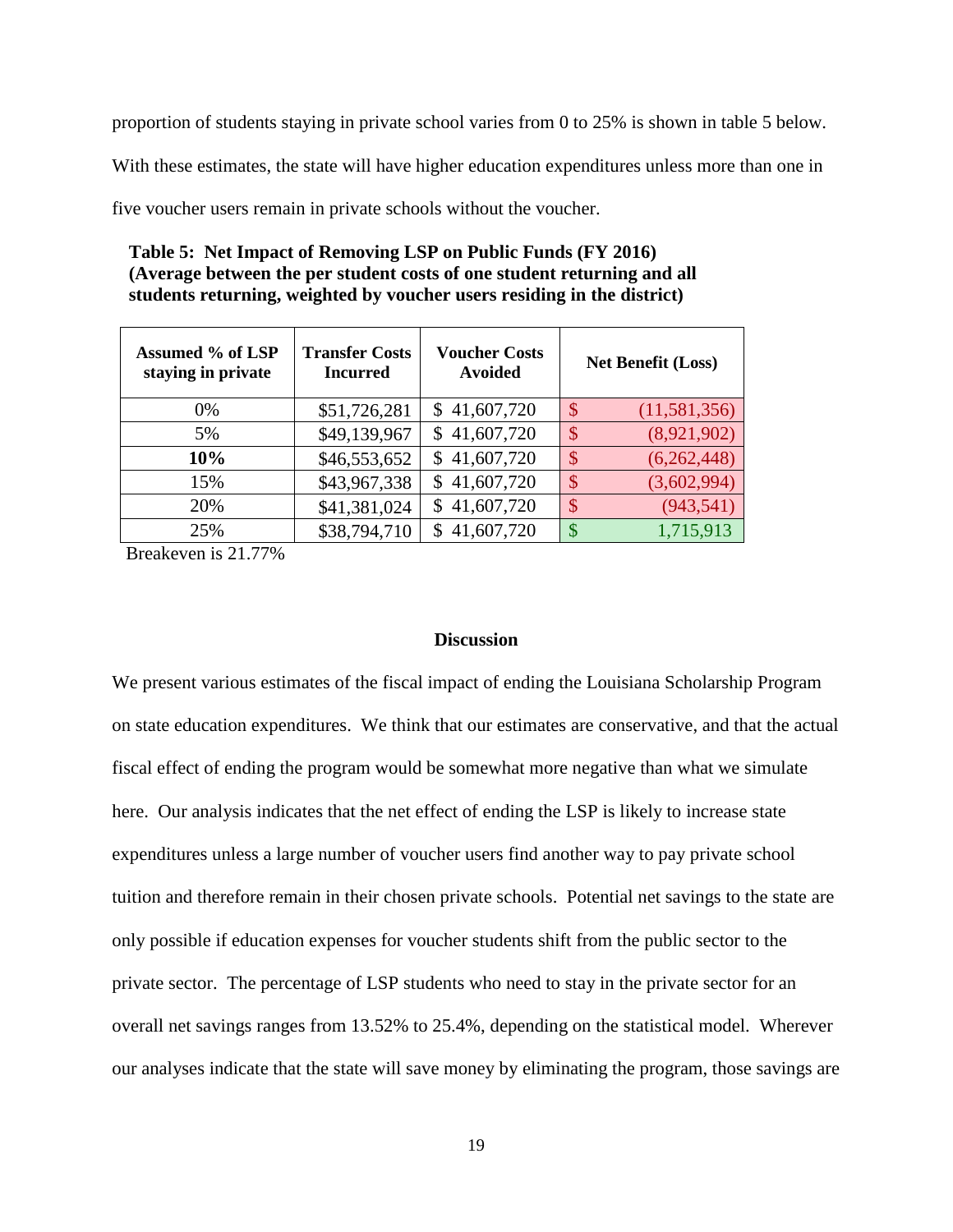quite small, amounting to only a few million dollars. In no case does the state benefit fiscally if fewer than 13.52% of students remain in the private schools. Even the lowest estimated requirement is over one and a half times the 9% of control group students that actually chose to finance their private schooling without voucher funding (Mills & Wolf, 2016).

Furthermore, we only consider the incremental costs of Level 1 and Level 2 funding. If increased student enrollment would trigger additional funding from the state for Levels 3 or 4, the costs to the state of ending the LSP would actually be higher. Any claims that eliminating the LSP will generate a net fiscal benefit for the state are either overlooking the implications of additional students in the funding formula, or are incredibly optimistic about the ability of lowincome families to pay private school tuition without the aid of the LSP.

Throughout this analysis we have assumed that the only change to the Level 1 and Level 2 funding formulas would be the number of students enrolled. All of the net increases in educational expenditures we project would go to districts experiencing enrollment increases once LSP vouchers are eliminated. If the state wishes to eliminate the LSP without increasing net expenditures (even if all students return to local districts), it is possible. The state could decide to increase local funding requirements in Level 1 so that the balance remains 35% local funding and 65% state. With all voucher students returning to local districts, the required local funding would go from 17.76 to 17.96 mills. This would require *all* districts in the state to provide more revenue toward Level 1 funding. Since Level 2 support is determined by the excess local revenue above what is required for Level 1, districts could see Level 2 support fall if the required millage is increased. The state also has the ability to change the multiplier used to determine the percentage of Level 2 support the district is expected to provide with local revenue. It is currently 1.72, but if it is increased, Level 2 support would be shifted so that local districts would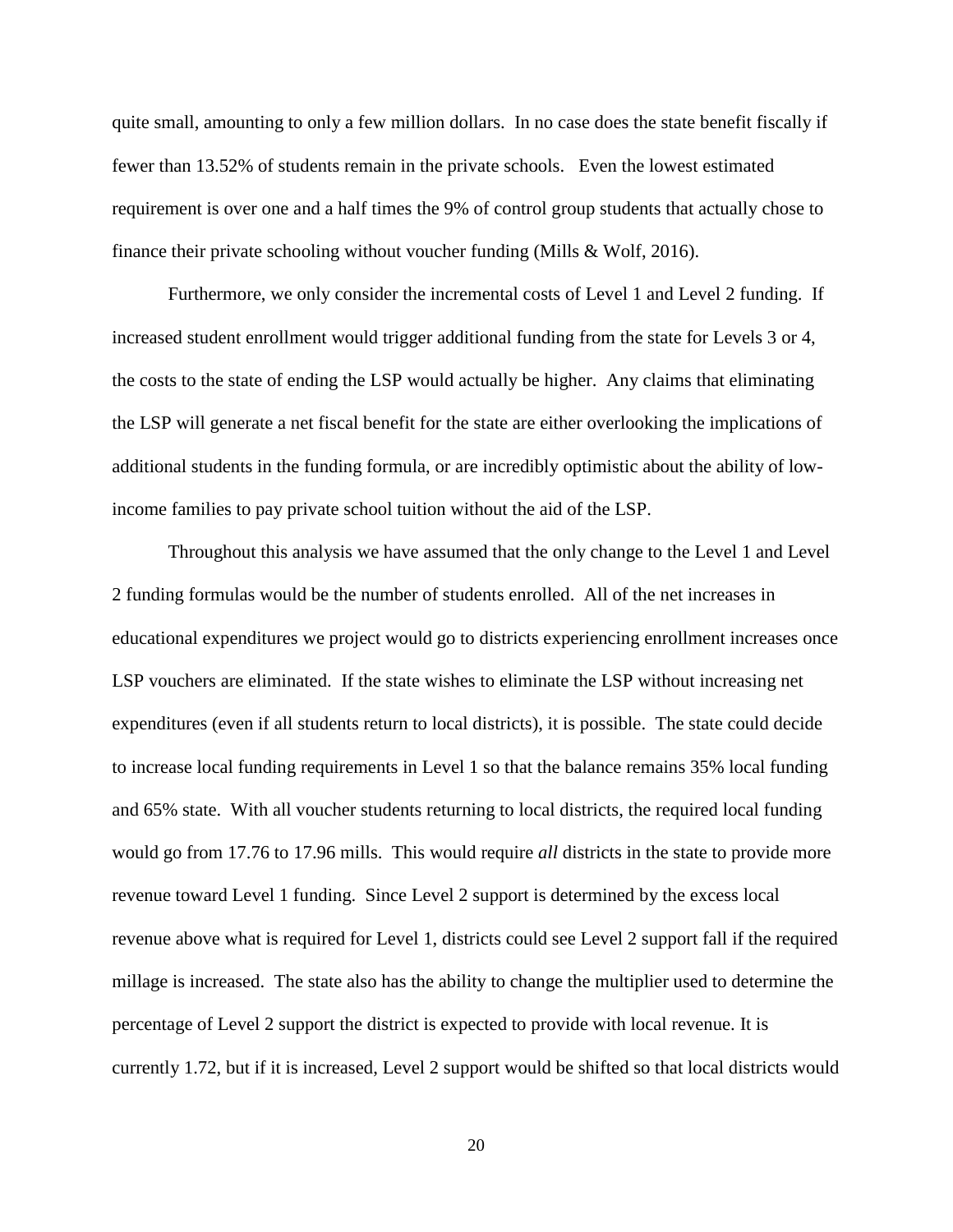have larger support obligations. Either of these adjustments could prevent a change in the total state education expenditures, but would do so at the expense of all local districts in the state.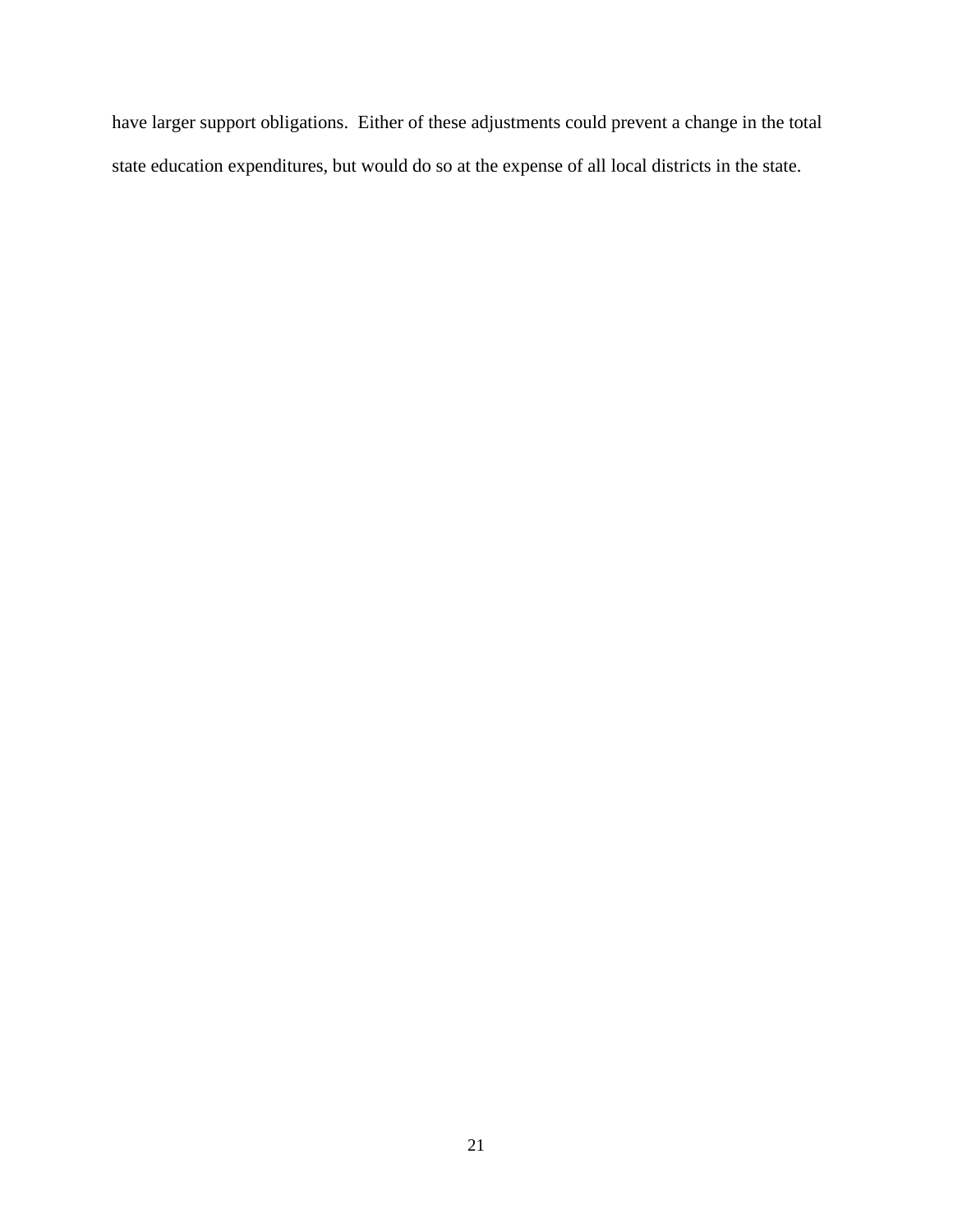#### **References**

- Costrell, R. (2011). The fiscal impact of the Milwaukee parental choice program: 2010-2011 update and policy options. School Choice Demonstration Project Department of Education Reform University of Arkansas.
- Egalite, A. J. (2016). The Competitive Effects of the Louisiana Scholarship Program on Public School Performance. Available at SSRN 2739783.
- Egalite, A. J., Mills, J. N., & Wolf, P. J. (2016). The Impact of the Louisiana Scholarship Program on Racial Segregation in Louisiana Schools. SSRN Electronic Journal SSRN Journal.
- Mills, J. N., & Wolf, P. J. (2016). The Effects of the Louisiana Scholarship Program on Student Achievement after Two Years. Available at SSRN 2738805.
- Spalding, J. (2014). The school voucher audit: Do publicly funded private school choice programs save money. Friedman Foundation for Educational Choice, September, 30.
- Tiebout, C. M. (1956). A pure theory of local expenditures. The Journal of Political Economy, 416-424.
- Wolf, P. J., & McShane, M. (2013). Is the juice worth the squeeze? A benefit/cost analysis of the District of Columbia opportunity scholarship program. Education, 8(1), 74-99.